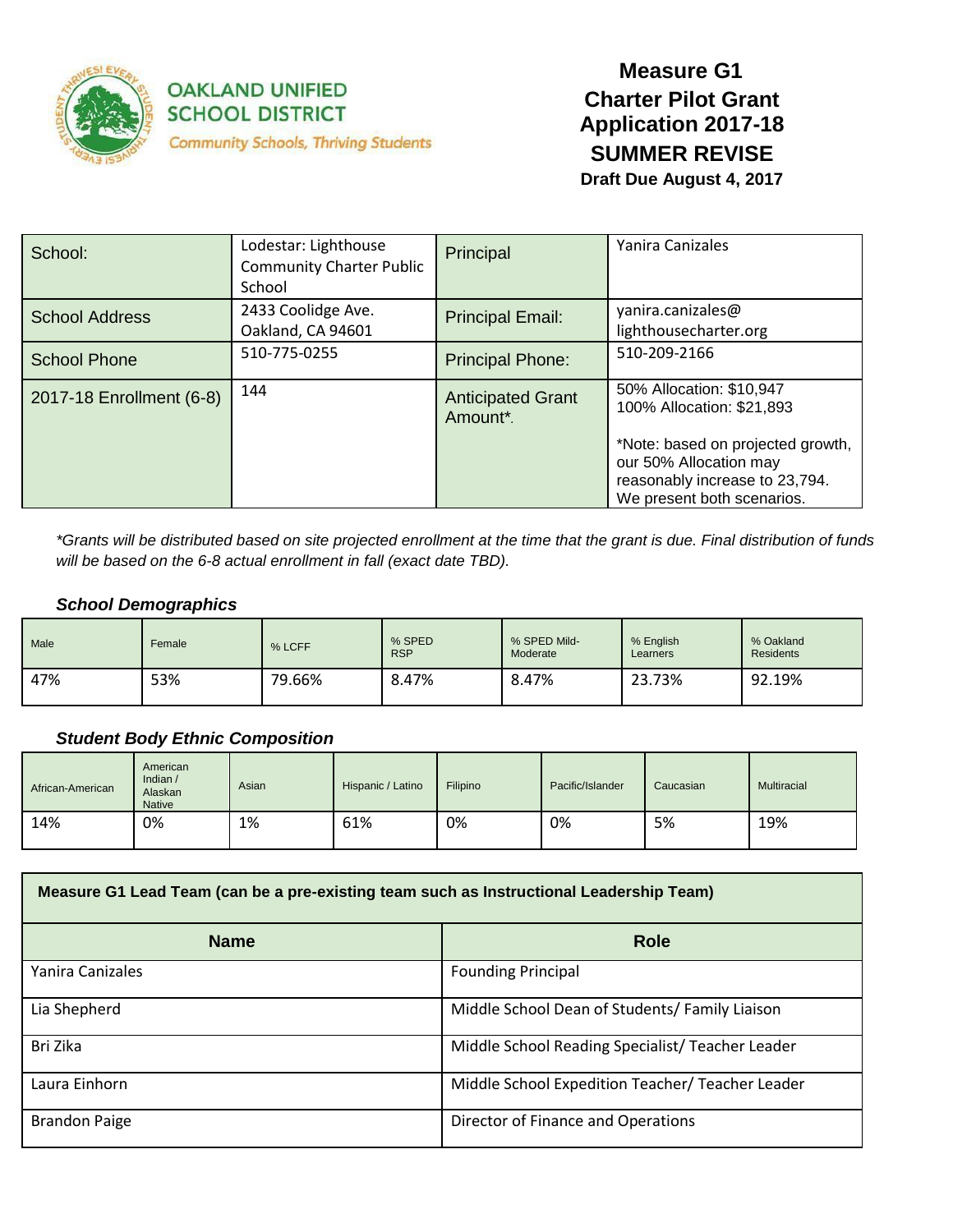#### *School Vision:*

Lodestar, a Lighthouse Community Public School, opened its doors in the fall of 2016 to 240 students in grades K, 1, 2, and 6. Built from the design principles of "agency and belonging," Lodestar strives to create the conditions necessary for students to truly be leaders of their own learning, within the context of a community that loves them and knows them well. As the sister school to Lighthouse Community Charter School, Lodestar has learned from the great successes of the Lighthouse model, which has served East Oakland families for 15 years, far surpassing graduation and college completion rates of schools in the District and across the country serving similar populations. Lodestar pulls best practices and learns from its Lighthouse colleagues while simultaneously continuously iterating, redesigning, and innovating, in an effort to rethink how to "do school" to best prepare our students for the futures of their dreams.

Lodestar is unique in four important ways:

#### **Project-Based Learning Expeditions**

Lodestar students engage in daily project based learning blocks in which they have extended opportunities to collaborate with their age-group peers to solve problems facing their communities. These semester-long inquiries are grounded in complex text, integrated with social studies and science content, designed to help students answer essential questions about their world, and built backwards from high-quality authentic products in which students need to design a solution for a complex problem. Expeditions are cohort-based to give students developmentally appropriate opportunities to create healthy relationships with their peers, and co-taught by a content specialist (social studies or science) and an arts or making teacher to give students a deeply integrated experience. Expeditions take students into the community to research and develop sensitivity around complex problems and lead students through the design thinking process so that they can empathize, prototype, revise, and present a high-quality product that meets a community need.

#### **Personalized Learning Lab**

We believe that students need to have agency in order to shape their worlds, and in order to have agency, students must have mastery of key skills. In traditional classrooms, students are often faced with a "one size fits all" approach, but at Lodestar, we believe students learn best when given opportunities to learn at their own pace. Therefore, each Lodestar student has a Personalized Learning Plan which clearly tracks student progress toward mastering character and academic targets, completing high quality work benchmarks, and completing college and career readiness tasks -- at their own pace. Students are intimately engaged and familiar with their plans; they are aware of long-term goals, know what progress they have made toward meeting goals, and often have choice in deciding what path to take to work towards meeting goals.

To meet student needs, Lodestar staff flexible implements a daily block of self-paced, personalized, mixed-age instruction. During this Lab time, students work independently on Personalized Learning Plan goals on computers and in centers until invited to join a teacher for small group "just right" instruction in math, ELD, and reading. When students feel they are ready, they opt-in to formative assessments to track their progress against a competency-based map of skills. Rather than being held back or left behind by an age-based cohort, students receive just-right instruction in small groups that enables them to accelerate at their optimal pace.

#### **Social Emotional Learning.**

Students begin and end their day in Crew, a small family-like community that get to know each other well and advocate for one another. During morning Crew time, students transition into school, participate in team-building initiatives, and set individual character and skill-based goals for their day. Students are supported in individualized goal-setting (morning) and reflecting on progress (afternoon), as well as portfolio development. Crew is supported by a K-12 social-emotional and college-preparedness curriculum that intentionally teaches character and mindsets, and fosters healthy relationships.

Finally, Lodestar is a proud member of the EL Education network, a national group of schools that strives to support students in achieving more than they think possible and redefines what schools define as important. Rather than a simple focus on test scores, EL Education schools redefine student achievement as equal parts mastery of knowledge and skills, character, and the completion of high quality work. Through our partnerships with EL Education, our membership in the Lighthouse Family of Schools, our deep connections with Lodestar families, and with support from organizations such as NGLC, we have successfully launched our new school with exciting results, and eagerly look forward to welcoming a new class of 6th graders and kindergarteners into our family every year until we are fully built-out as a K-12 school in the year 2023.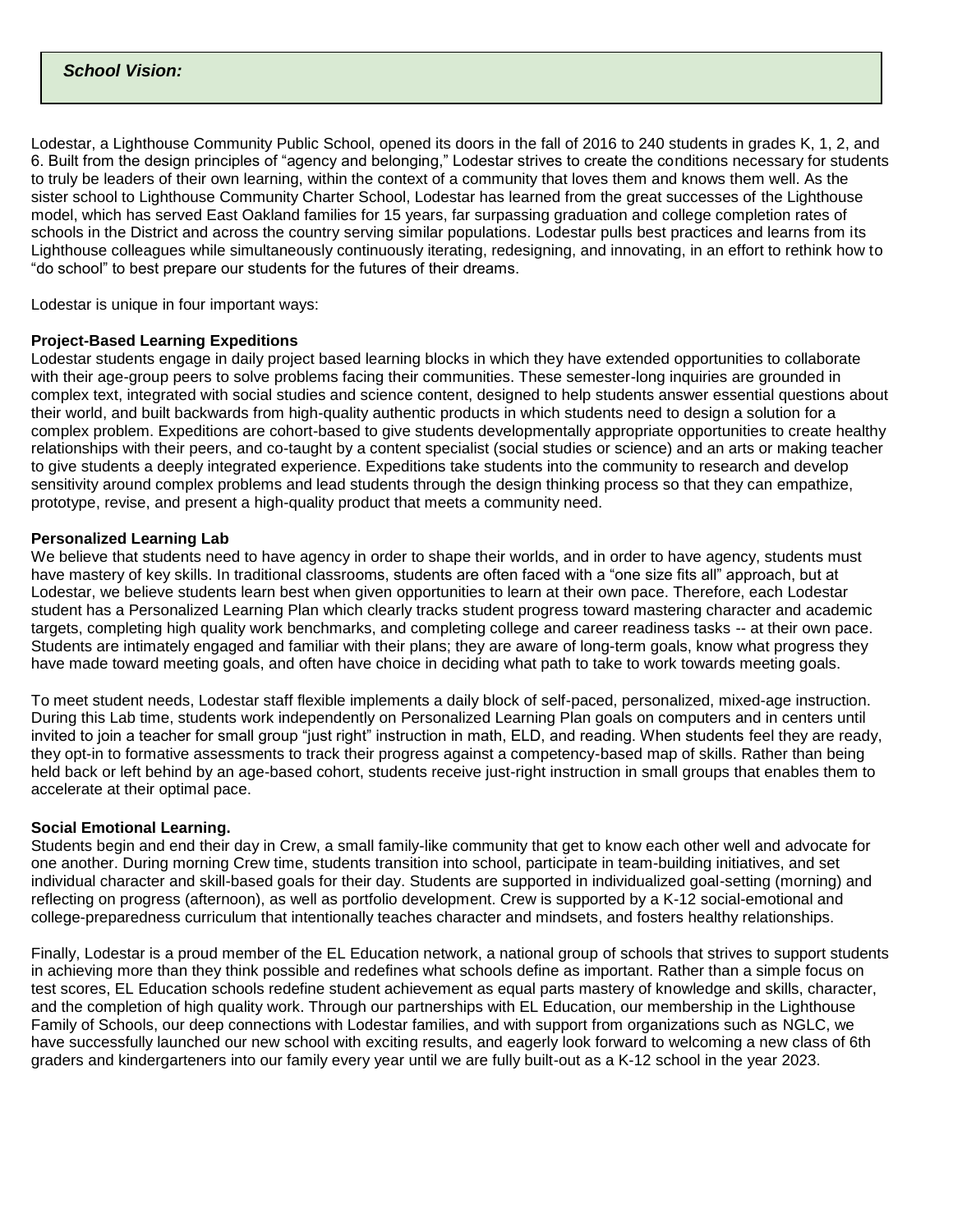#### *Middle School Measure G1 Self- Assessment:*

*Please insert score based on the completed Measure G1 Initial Self-Assessment. Site should engage Site Leadership Team (i.e ILT) and Community (i.e. School Governance Body, PTA/PTSA) in the self-assessment process using the self-assessment rubric and score their school prior to completing the Budget Justification and Narrative Section below.*

| <b>Music (Rubric Score)</b>                            |          | Art (Visual Arts, Theater, and Dance)                       |                                                                                                  |
|--------------------------------------------------------|----------|-------------------------------------------------------------|--------------------------------------------------------------------------------------------------|
| <b>Access and</b><br>Equitable<br><b>Opportunity</b>   | Entry    | <b>Access and</b><br><b>Equitable</b><br><b>Opportunity</b> | Quality                                                                                          |
| <b>Instructional Program</b>                           | Entry    | <b>Instructional Program</b>                                | Entry                                                                                            |
| <b>Staffing</b>                                        | Entry    | <b>Staffing</b>                                             | Entry                                                                                            |
| <b>Facilities</b>                                      | Entry    | <b>Facilities</b>                                           | Basic (*moving to a new<br>site in 2017-2018 so rating<br>is for current facility 2016-<br>2017) |
| <b>Equipment and Materials</b>                         | Entry    | <b>Equipment and Materials</b>                              | <b>Basic</b>                                                                                     |
| <b>Teacher</b><br><b>Professional</b><br>Learning      | Entry    | <b>Teacher</b><br><b>Professional</b><br>Learning           | Quality                                                                                          |
| <b>World Language (Rubric)</b>                         |          |                                                             |                                                                                                  |
| <b>Content and</b><br><b>Course Offerings</b>          | Emerging |                                                             |                                                                                                  |
| <b>Communication and</b><br><b>Recognition</b>         | Emerging |                                                             |                                                                                                  |
| <b>Real world learning</b><br>and Global<br>competence | Emerging |                                                             |                                                                                                  |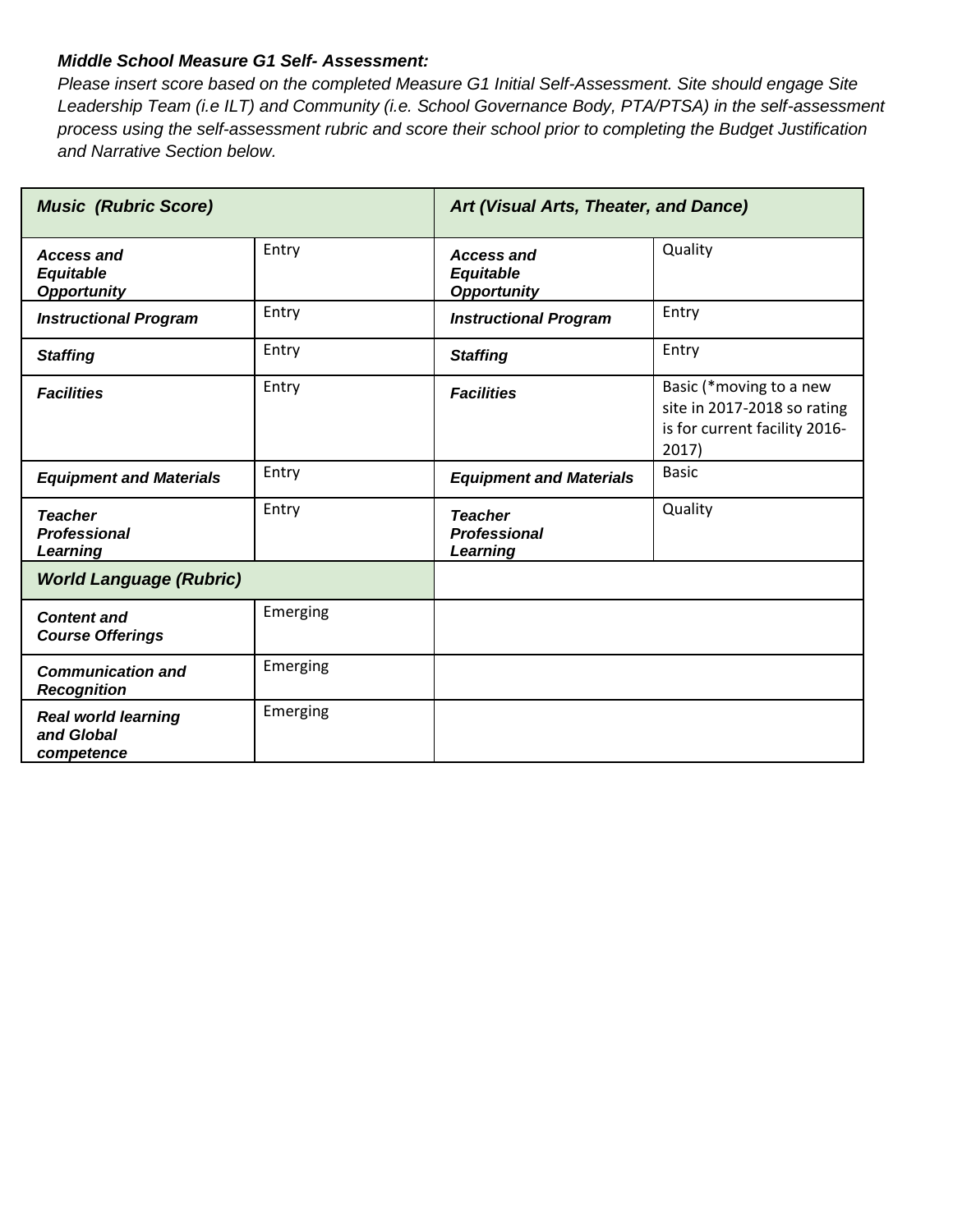| 5th - 6th Grade Enrollment/Retention (Culture<br><b>Data/Site Plan Data/Enrollment)</b> |                                                                                                                                                                                                                                                                                                                                                                                                                                                                                                                                                                                                                                                                                                                                                                                                                                                                                                                                                                                                                                                                                              | <b>Safe and Positive School</b><br><b>Culture</b>   |                                                                                                                               |
|-----------------------------------------------------------------------------------------|----------------------------------------------------------------------------------------------------------------------------------------------------------------------------------------------------------------------------------------------------------------------------------------------------------------------------------------------------------------------------------------------------------------------------------------------------------------------------------------------------------------------------------------------------------------------------------------------------------------------------------------------------------------------------------------------------------------------------------------------------------------------------------------------------------------------------------------------------------------------------------------------------------------------------------------------------------------------------------------------------------------------------------------------------------------------------------------------|-----------------------------------------------------|-------------------------------------------------------------------------------------------------------------------------------|
| 2016-17<br><b>Enrollment</b><br><b>Data</b><br>(projection vs.<br>actual)               | 100% of projected enrollment was filled                                                                                                                                                                                                                                                                                                                                                                                                                                                                                                                                                                                                                                                                                                                                                                                                                                                                                                                                                                                                                                                      | Culture data -<br><b>Suspension</b>                 | 13% (~8 students)<br>of 6th grade<br>students have had a<br>suspension<br>between the start<br>of the year and<br>$3/28/17$ . |
| <b>Elementary</b><br>School(ES)<br><b>Outreach</b><br><b>Strategy</b><br><b>Actions</b> | In our Design Year (2015-2016), Lodestar Design<br>Team staff attended Oakland-based events and<br>middle school fairs at local elementary schools.<br>Staff reached out to the Lighthouse waiting list, as<br>well as our family networks, who shared the<br>opportunity with their communities,<br>neighborhoods, religious organizations, etc.<br>Further, staff sent out targeted mailers to families<br>in the Lodestar neighborhood with children of<br>elementary and middle school age. Finally, staff<br>canvassed local neighborhoods on foot, talking to<br>neighbors and sharing flyers.                                                                                                                                                                                                                                                                                                                                                                                                                                                                                         | Culture data -<br><b>Chronic</b><br><b>Absence</b>  | 5% of 6th graders<br>(only grade served<br>this year)                                                                         |
| <b>Programs to</b><br>support ES<br>students<br>transition to<br>ΜS                     | First, each 6th grader and his or her family<br>participate in an individualized, hour-long "pre-<br>conference" with their Crew Leader before the<br>school year starts to build relationships and share<br>hopes and dreams for the year. These conferences<br>are repeated 4 times throughout the year to<br>strengthen the family-school connection in support<br>of the 6th grader.<br>Second, the Lodestar team partners with Outward<br>Bound to implement a retreat for all incoming 6th<br>graders. In collaboration with 6th grade teachers,<br>Outward Bound staff lead 6th graders through<br>activities to support behaviors that build trust,<br>relationships, and community.<br>Third, 6th graders meet in their Crews twice a day<br>to build relationships with their new community,<br>to track their academic progress, and to share<br>information about their goals.<br>Finally, our staff implements a Restorative Justice<br>model to support students in building community,<br>creating healthy relationships, and learning from<br>their mistakes to repair harm. | Survey data -<br>families,<br>students,<br>teachers | No student survey<br>data available until<br>5/2017.                                                                          |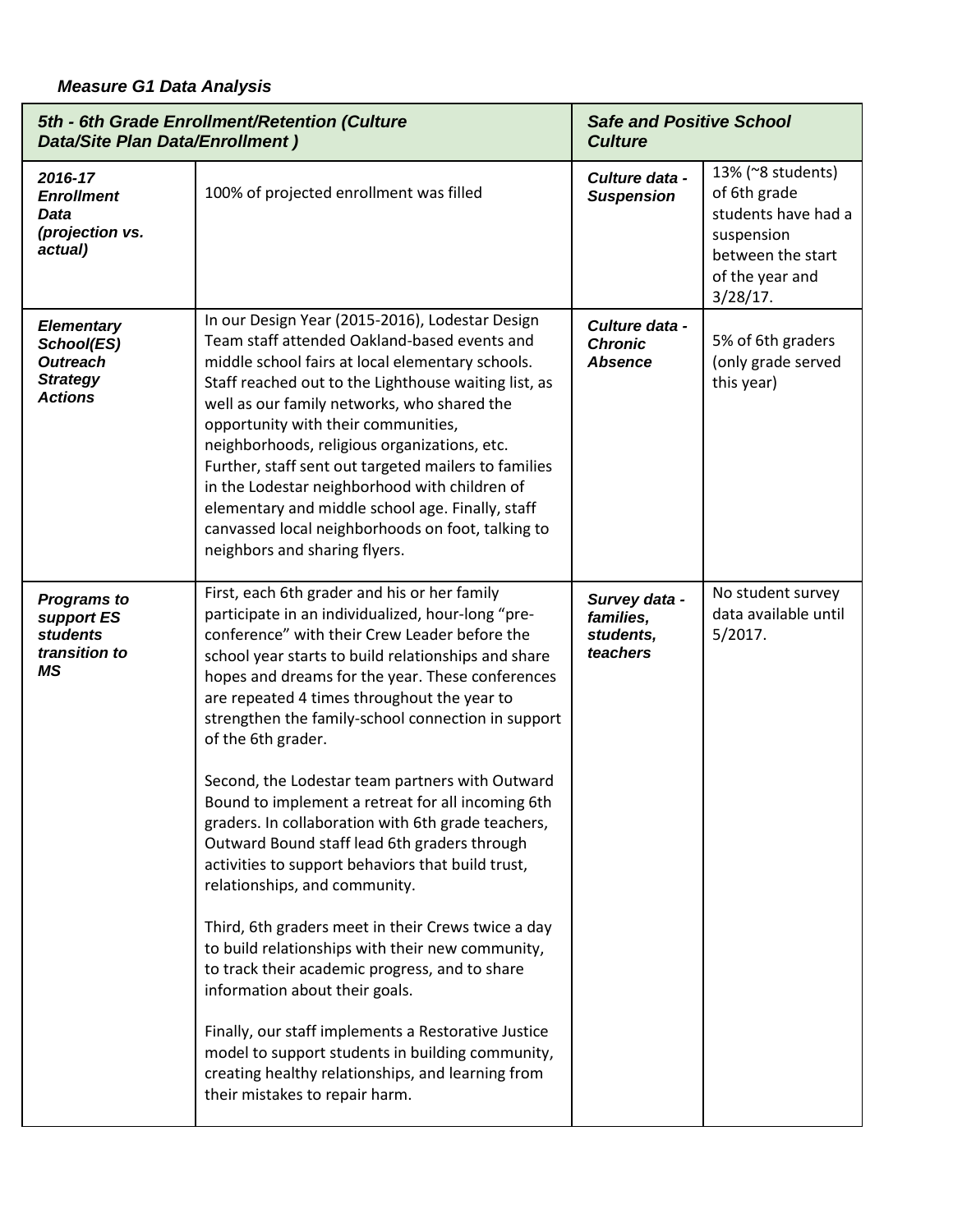### *Please make sure to provide meeting agenda and minutes of the engagement meetings with this application.*

| <b>Community Engagement Meeting(s)</b>           |                                 |  |
|--------------------------------------------------|---------------------------------|--|
| <b>Community Group</b>                           | <b>Date</b>                     |  |
| Family & Staff Planning Meeting                  | Friday, June 23. 9:30-11:30 am. |  |
| Summer Planning Meeting: Lifting our Core Values | Tuesday, July 11. 6:00-8:30 pm. |  |

| <b>Staff Engagement Meeting(s)</b>                                                             |                                   |  |
|------------------------------------------------------------------------------------------------|-----------------------------------|--|
| <b>Staff Group</b>                                                                             | <b>Date</b>                       |  |
| Full Team:<br>Yanira Canizales, Lia Shepherd, Laura Einhorn, Bri Zika,<br><b>Brandon Paige</b> | Thursday, March 23. 7:30-8:30 am. |  |
| Instructional Team:<br>Yanira Canizales, Lia Shepherd, Laura Einhorn                           | Monday, March 27. 7:30-8:30 am.   |  |
| <b>Application Review:</b><br>Yanira Canizales, Brandon Paige                                  | Thursday, March 30. 2:30-3:30 pm. |  |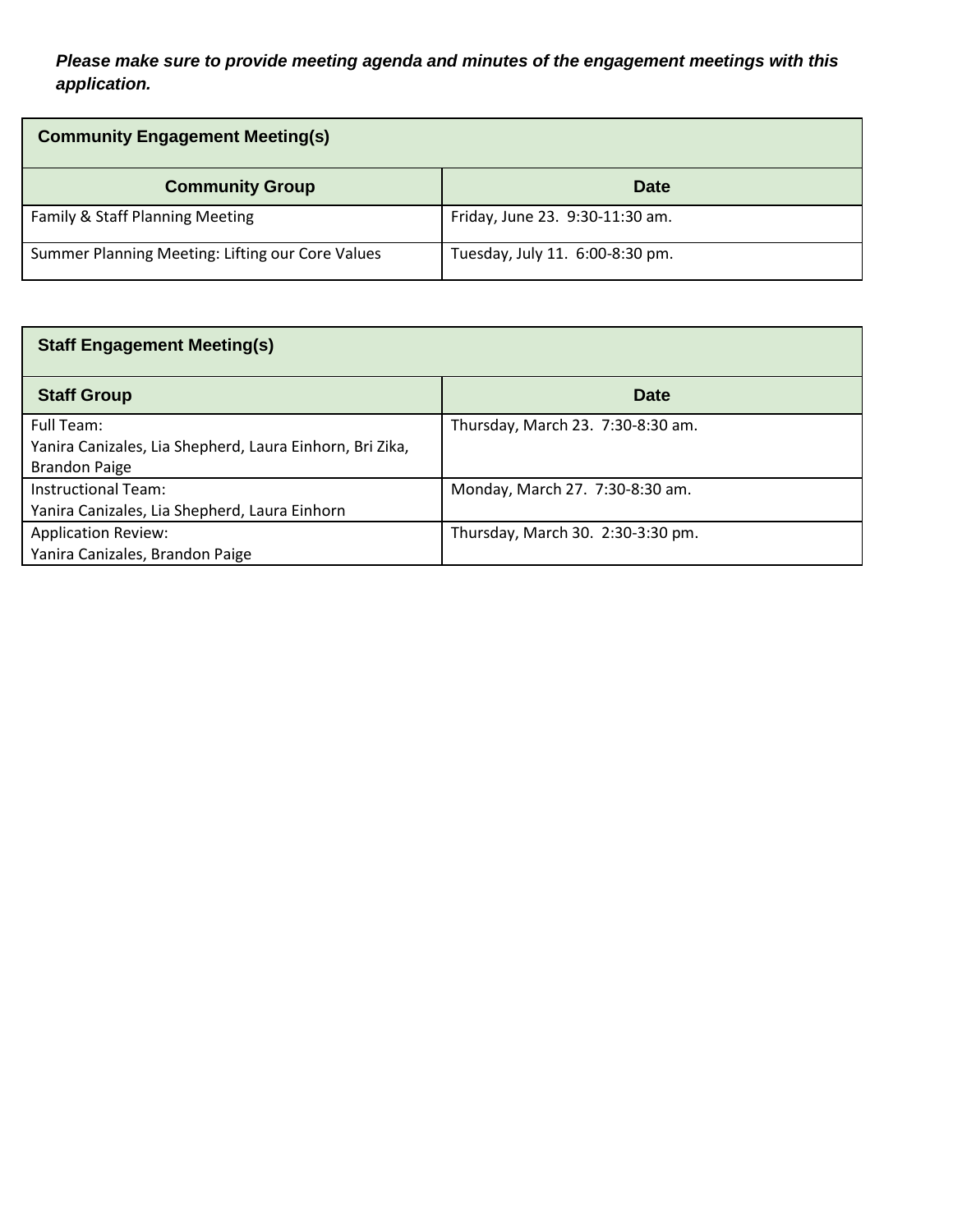### *Budget Justification and Narrative*

In the following sections, please review the self-assessment and reflect on your team's plan to:

1. Identify the team (i.e. ILT function, community; school governance body, PTA) to engage in selfassessments and generate a design plan for electives, 5th - 6th grade retention, and school culture . This Team will create the Implementation Plan to address the following:

#### T**he Goals of the Measure**

- Increase access to courses in arts, music, and world languages in grades 6-8
- Improve student retention during the transition from elementary to middle school
- Create a more positive and safe middle school learning environment
- 2. You **MUST** describe the current programmatic narrative for **EACH** section of the budget narrative based on the Measure G1 Initial Self-assessment and data analysis.
- 3. Please explain how you plan on using the Measure G1 funds to develop strategic changes that meet the goals of the measure and that will lead to improved student outcomes.
- 4. Add additional lines if you would like to add additional budget items.
- 5. All budget items should total up to the total grant amount based on projected enrollment for 2017-18.

#### *1. Music Program*

#### **Programmatic Narrative Based on Rubric**

In design year, we anticipated our arts program being both visual arts, music, and dance/drama. Given our launch year and the staff who applied for our positions, we made a strategic decision to focus on arts integration in our model on visual arts in year 1. As we continue to build the school and hone the model, we anticipate expanding the arts program to include music, dance, and drama.

| <b>Budget</b> | 2017-18 Activities                                                                                                             | <b>Anticipated Outcome</b> |
|---------------|--------------------------------------------------------------------------------------------------------------------------------|----------------------------|
|               | N/A; Lodestar may be able to supplement this program<br>in future years based on budget priorities and available<br>resources. | N/A                        |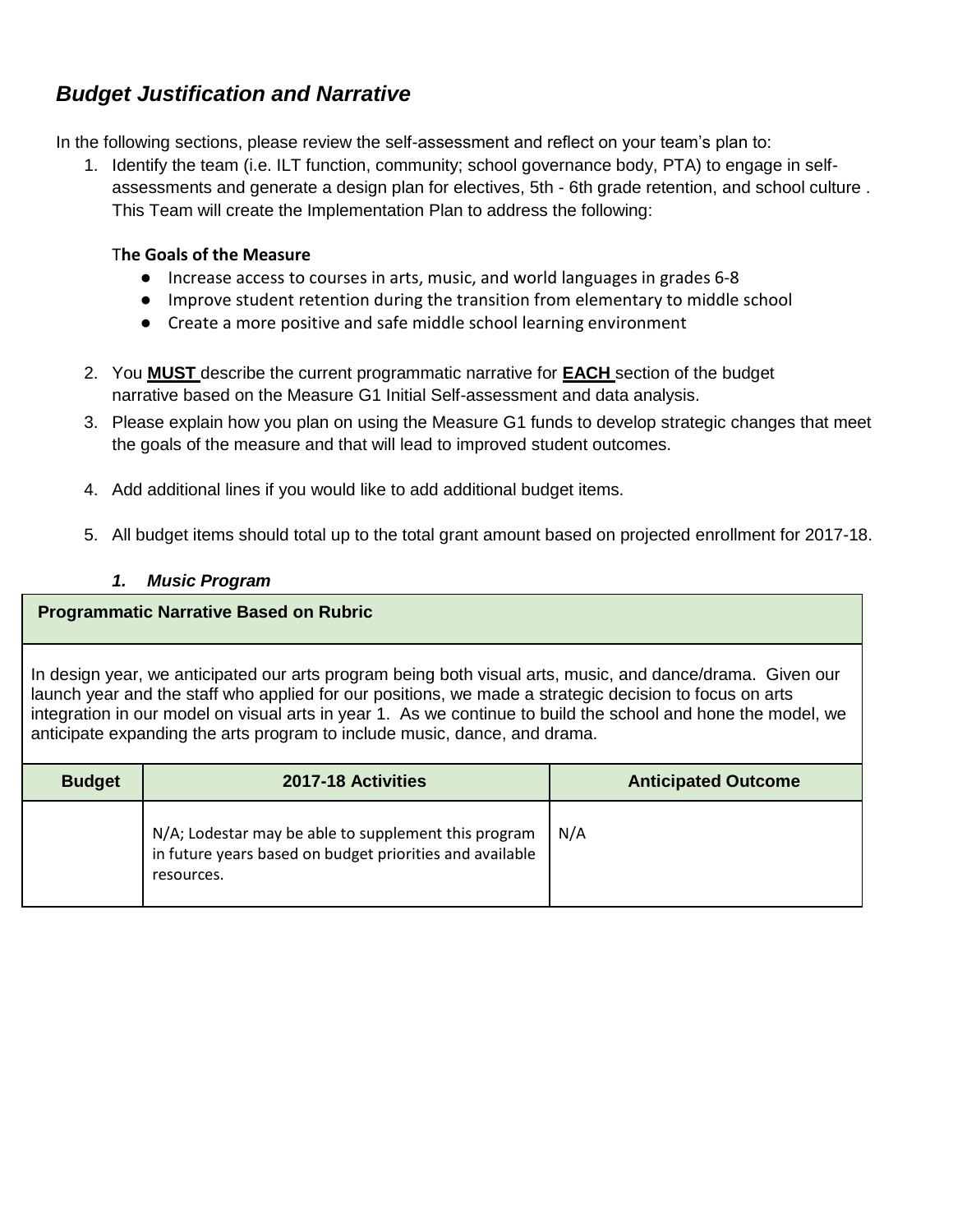#### *2. Art Program*

#### **Programmatic Narrative Based on Rubric**

We assessed ourselves on access/equity at a basic level. While visual arts and making is highly prioritized within our model, we serve all of our special needs and ELD students in a general education environment without additional instructional aides.

Our instructional program is designed to provide standards-based, grade-level access to arts, making, and design in coordination with our grade-level learning expeditions. By design, we do not offer sequenced courses. Our teacher for making, art, and design (M.A.D.) is full-time, non-credentialed staff. In 2017-18, students are scheduled to receive three (3) 40 minute sessions of M.A.D. instruction per week.

We ranked our facilities in our current site (2016-2017) as basic in that we provide ample space within general ed classrooms for arts instruction consistently. We also provide all of our students with access to our shared creativity lab. However, given that we are moving to different sites in 2017-2018, we are not yet able to rank our future facilities. There is a plan for creating a breakout making, arts, and design space on our new campuses.

As a growing school, we dedicate ample resources to visual art, making, and design. As a new community, we are still beginning to develop our resources across the board.

In terms of professional development, we offer a robust program of professional training to our making, arts, and design teachers. Arts and design teachers attend all school-wide professional development including week-long professional development institutes at the end of each quarter. Making and design teachers also attended a full course in Strategies and Resources for Art Integration (ILSP), trainings by Agency by Design, the Tinkering Studio, and EL Education multi-day trainings.

| <b>Budget</b>          | 2017-18 Activities                                                                                                                                                                                                                                                                                                                                                                                                                                                                                                                                | <b>Anticipated Outcome</b>                                                                                                                                                                                                                                                                                                                                                                                                                                         |
|------------------------|---------------------------------------------------------------------------------------------------------------------------------------------------------------------------------------------------------------------------------------------------------------------------------------------------------------------------------------------------------------------------------------------------------------------------------------------------------------------------------------------------------------------------------------------------|--------------------------------------------------------------------------------------------------------------------------------------------------------------------------------------------------------------------------------------------------------------------------------------------------------------------------------------------------------------------------------------------------------------------------------------------------------------------|
| 50% Amount:<br>\$2,000 | Professional Development for Making, Arts & Design<br>(M.A.D.) Teacher. This will be provided through a<br>partnership with EL Education.<br>The 50% allocation budget includes: Fees for PD, Travel<br>Costs, and associated expenses (\$2,000 per experience<br>for 1 middle school teacher)                                                                                                                                                                                                                                                    | Teachers will learn the practices<br>associated with developing high-quality<br>arts-integrated curriculum, demonstrating<br>this via curriculum documentation.<br>Students will create high-quality art and<br>making products that meet the California<br>Visual and Performing Arts Standards and<br>serve an impact in their communities<br>* One Making, Arts & Design (M.A.D.)<br>Teacher would attend Professional<br>Development based on this allocation. |
| 50% Amount:<br>\$3,000 | Resources for Making, Arts & Design course. This<br>includes building up inventory for those classes to be<br>sufficiently implemented. Scheduled units for 2017-18<br>include a.) Electronics & Programming, b.) Sewing,<br>Painting & Drawing, and c.) 2-D & 3-D Design, including<br>Sculpture and Woodworking. G1 Funds would<br>specifically target the final components, supporting<br>acquisition of safety equipment, saws, clamps, etc.<br>The 50% allocation budget includes: Materials and<br>Supplies (\$1,500 per quarter = \$6,000) | Student demonstration of project-based<br>learning through integrated products that<br>include elements of craftsmanship,<br>complexity and authentic impact.<br>* This would supply the resources used by<br>1 Making, Arts & Design (M.A.D.) Teacher,<br>who would be teaching 102 students in<br>2017-18.                                                                                                                                                       |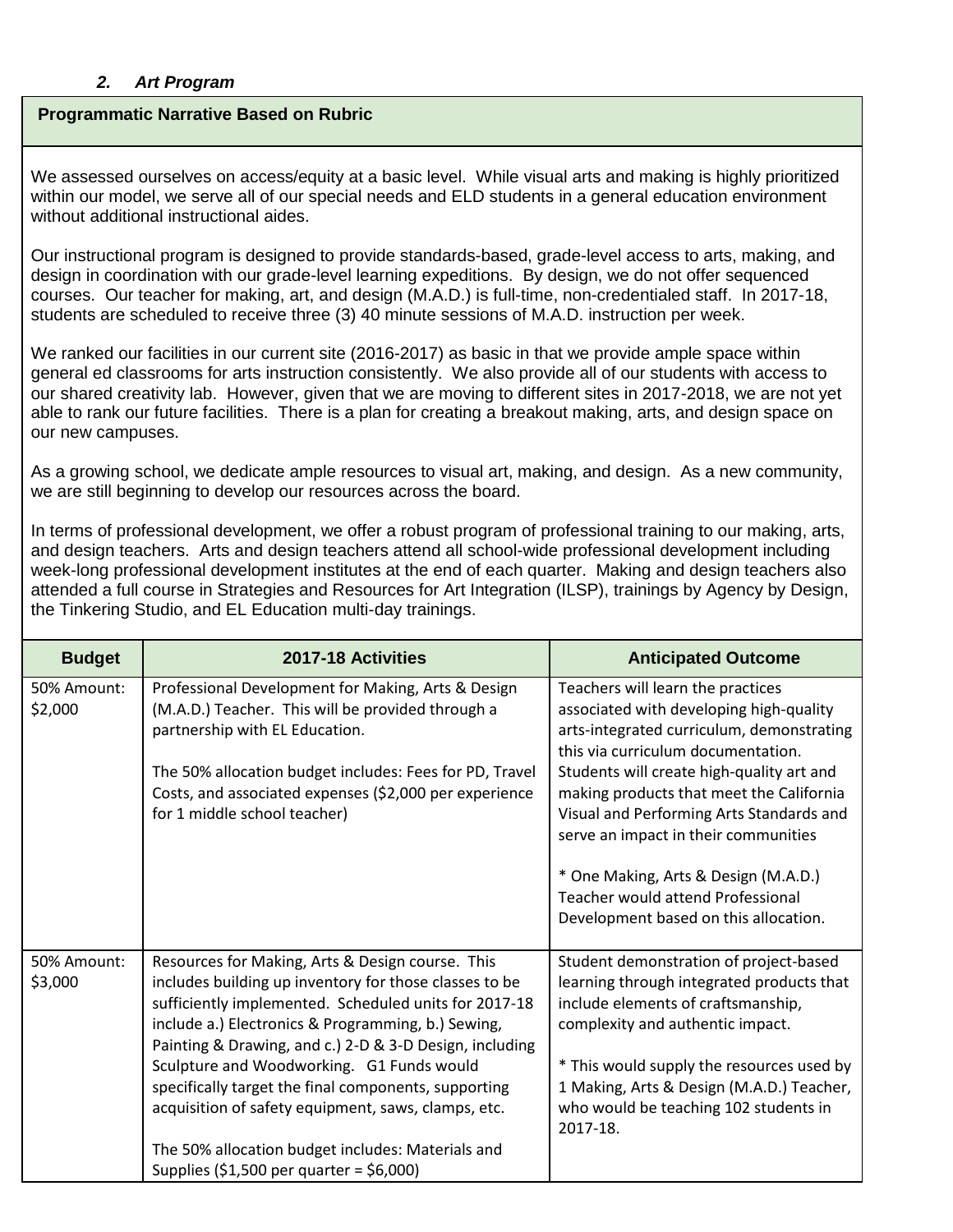| 50% Amount: | Storage associated with materials-heavy activities run | Fixed resources will remain intact for  |
|-------------|--------------------------------------------------------|-----------------------------------------|
| \$1,544     | by Making, Arts & Design Teacher. This includes both   | ongoing use, and student safety will be |
|             | shelving and storage for those materials.              | maintained by careful storage of all    |
|             |                                                        | materials.                              |
|             | The 50% allocation budget includes: Shelving and       |                                         |
|             | Storage (\$2,000 per grade level)                      | * This would equip the classroom for 1  |
|             |                                                        | Making, Arts & Design (M.A.D.) Teacher. |
|             |                                                        |                                         |

#### *3. World Language Program*

#### **Programmatic Narrative Based on Rubric**

In year 1 as a launch school, we decided to not yet include world language. We took some baseline steps to recognize and celebrate students' and families' home languages by ensuring all of our family outreach is bilingual and translators are provided for all meetings. We have systems to support communication with all Spanish-speaking families. Another minimal step we took in year 1 is that we ensured that our blended programs like Dreambox and RazKids were accessible in both languages. We also provided individualized programs for newcomer students. There is also a Spanish-language class offered as part of our extended day program.

For 2017-2018, there is a family committee that is meeting on a regular basis with the principal and our director of language programs that will bring a proposal to our instructional leadership team about how to enhance access to Spanish language programs. When at full growth, Lodestar envisions hiring a full-time Spanish teacher who would provide instruction to both Spanish-speaking and non-Spanish speaking students in targeted groups during our self-directed learning blocks. However, given that Lodestar is still growing and has not yet reached full scale, we would like to provide other ways that we can enhance students' access to language programs through blended learning opportunities and other pathways. The first strategy we'd like to pursue is the introduction of spanish-language access for all students during our Self-Directed Learning time. This includes: use of software during students' flexible, self-directed time and the build-up of our library catalog that will include bilingual materials that are connected to our project-based learning topics. If supported with G1 funds, students would access Spanish-language materials / software for a minimum of 20 minutes per day during their self-directed learning block, and average 40-80 minutes per day.

| <b>Budget</b>          | 2017-18 Activities                                                                                                                                                                                                                                                                                   | <b>Anticipated Outcome</b>                                                                                                                                                                                                                    |
|------------------------|------------------------------------------------------------------------------------------------------------------------------------------------------------------------------------------------------------------------------------------------------------------------------------------------------|-----------------------------------------------------------------------------------------------------------------------------------------------------------------------------------------------------------------------------------------------|
| 50% Amount:<br>\$6,000 | Build out of Spanish-language library. Based on 50%<br>implementation of G1 funds, our instructional team<br>prioritized access to library materials over software to<br>be piloted. The build-out of this library would be<br>utilized by all middle school students during self-<br>directed time. | Students will report a feeling of inclusion<br>in our school community. This will also be<br>exhibited through positive identity<br>development for our students and<br>families, agency to engage with different<br>worldviews/cultures, and |
|                        | The 50% allocation budget includes: library materials in<br>Spanish language (average of \$20 for 300 items)                                                                                                                                                                                         | conditions for belonging in community.<br>* This library would establish materials for<br>102 students in the middle school<br>program.                                                                                                       |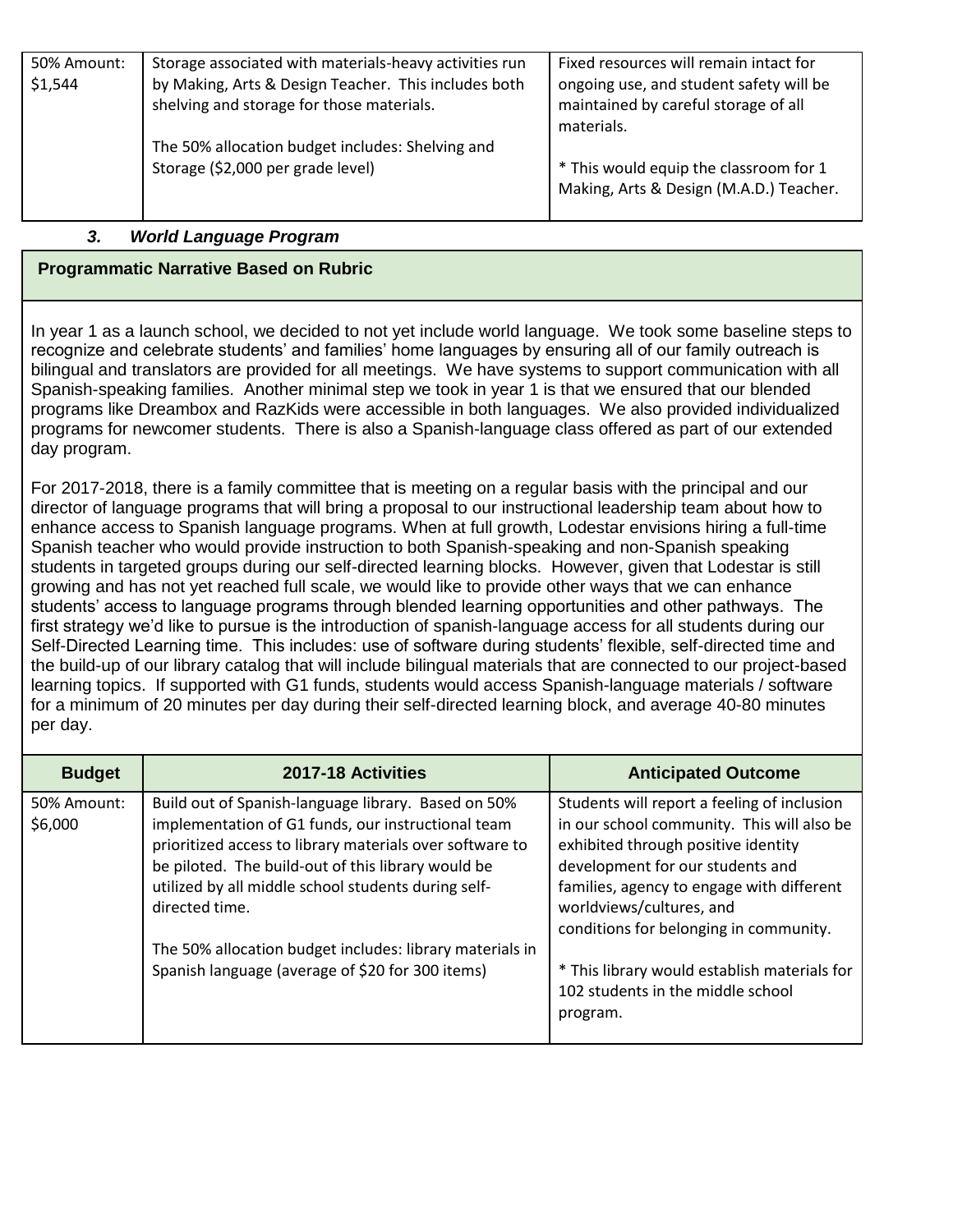#### *4. 5th to 6th Grade Enrollment Retention*

#### **Programmatic Narrative Based on Data Analysis**

This is not applicable during our launch years given that we started our school with K, 1, 2, and 6. We are also switching facilities so we anticipate an effect on our baseline retention.

| <b>Budget</b> | 2017-18 Activities              | <b>Anticipated Outcome</b> |  |
|---------------|---------------------------------|----------------------------|--|
|               | N/A; Lodestar opened in 2017-18 | N/A                        |  |

#### *5. Safe and Positive School Culture*

#### **Programmatic Narrative Based on Data Analysis**

In year 1, we launched our school with pre-crew conferences to meet our students and families before the 1st day of school. Our crew structure, a time where students eat breakfast, greet peers, set goals and restore/repair any harm is designed to make sure all students have at least 1 adult that they feel connected to and a group of peers that they feel connected to. Four times a year, we host student-led conferences which allow students to reflect and celebrate on their growth with their crew leader and families.

Our work has been grounding in our school wide core values throughout the year: Community, Love, Agency, Social Justice & Integrity. These values keep us aligned as a school which encourages a positive school culture.

As we launched our 6th grade class, we welcomed 6th graders during our first week of school by providing a safe and community building experience in crew. Every 6th grade Lodestar student began their day in crew for 3.5 hours. This time was designed to support students in building connection through community building activities while also sharing who themselves with their peers. In a culmination of that week, 6th grade students and 6th grade teachers/6th grade Dean of Students embarked on our first Lodestar Fieldwork through Outward Bound. We spent an entire day playing uplifting community engaging games and getting to know one another better.

This unified work has allowed us to continue to build a strong community that supports students in leading their own learning and learning from their mistakes/repair any harm. Student in our 13% suspension rate have participated in a healthy re-entry model along with their families, crew leaders, DOS and other Lodestar community members. These reentry circles have allowed students to truly learn from their mistakes and repair any harm as peers/community members. These meetings have also allowed for families to repair any harm and engage with one another as community members.

Our school belief in community has allowed for a positive middle school culture to exist due to our restorative practices, crew model, and our intentionality to hire our Middle School Dean before we are fully at enrollment capacity within our Middle School.

| <b>Budget</b>           | 2017-18 Activities                                                                                                                                                                       | <b>Anticipated Outcome</b>                                                                                                                                                                                   |
|-------------------------|------------------------------------------------------------------------------------------------------------------------------------------------------------------------------------------|--------------------------------------------------------------------------------------------------------------------------------------------------------------------------------------------------------------|
| 50% Amount:<br>\$11,250 | Professional Development for staff regarding: a.)<br>Restorative Justice (RJ) practices, and b.) culturally-<br>responsive teaching practices, via the National Equity<br>Project (NEP). | Students and Parents report a greater<br>sense of inclusion in the school<br>community. We anticipate that this will<br>result in a decrease of school suspensions,<br>and the development of reflective and |
|                         | The 50% allocation budget includes: one RJ experience<br>budgeted at \$1,250 per PD and a year-long scope of<br>training via NEP.                                                        | problem-solving skills.<br>* This Professional Development would 6                                                                                                                                           |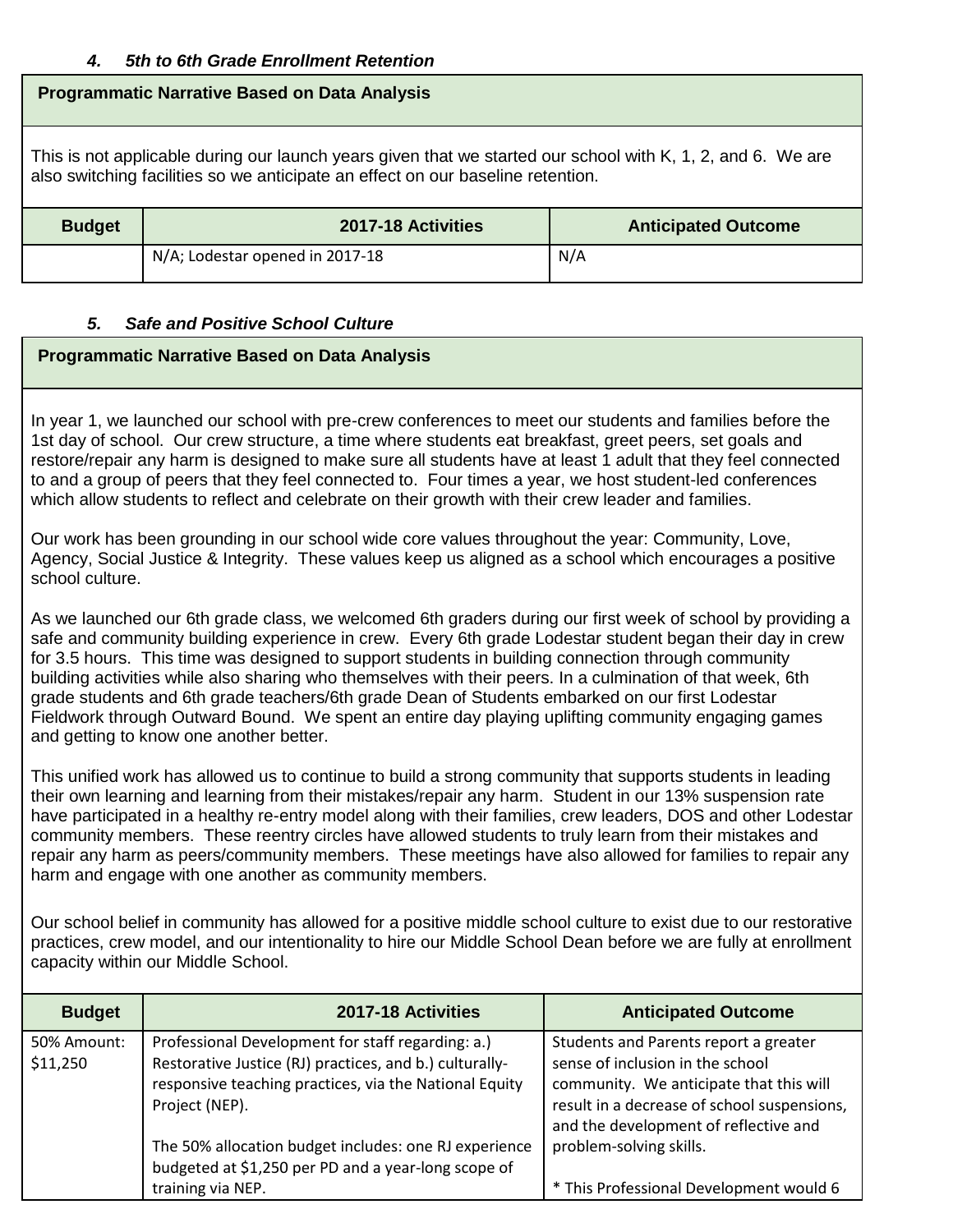|  | staff members in our middle school. This |
|--|------------------------------------------|
|  | would be impacting the learning          |
|  | experiences for 102 students.            |
|  |                                          |

### *Budget Priorities*

Per the request of the Measure G1 Commission, the following summarizes & priorities Lodestar's G1 budget items. These are ranked in order so that we can be explicit about which resources will be implemented, depending on the final allocation of G1 funding.

| <b>Ranked</b><br><b>Priority</b> | <b>Priority</b><br>Area                          | <b>Budget</b><br>(50%<br>allocation) | <b>Budget</b><br>(Cumulative) | 2017-18 Activities                                                                                                                                                                                                                                                                                                 |
|----------------------------------|--------------------------------------------------|--------------------------------------|-------------------------------|--------------------------------------------------------------------------------------------------------------------------------------------------------------------------------------------------------------------------------------------------------------------------------------------------------------------|
| 1                                | World<br>Language<br>Program                     | \$6,000                              | 6,000                         | World Language Library.                                                                                                                                                                                                                                                                                            |
| $\overline{2}$                   | Safe and<br><b>Positive</b><br>School<br>Culture | \$11,250                             | 17,250                        | Professional Development for staff regarding: a.)<br>Restorative Justice, and b.) culturally responsive<br>teaching.<br>*Note: if Lodestar's 50% allocation remains at the<br>total of \$10,496, we would reduce the amount of<br>Professional Development provided through G1<br>funds, and contract for \$4,496. |
| 3                                | Arts<br>Program                                  | \$3,000                              | 20,250                        | Resources for Making, Arts & Design units.                                                                                                                                                                                                                                                                         |
| $\overline{4}$                   | Arts<br>Program                                  | \$2,000                              | 22,250                        | Professional Development for Making, Arts & Design<br>Teachers, via EL Education.                                                                                                                                                                                                                                  |
| 5                                | Arts<br>Program                                  | \$1,544                              | 23,794                        | Storage associated with materials-heavy activities<br>run by Making, Arts & Design Teachers.                                                                                                                                                                                                                       |
|                                  | <b>TOTAL</b>                                     | \$23,794                             |                               |                                                                                                                                                                                                                                                                                                                    |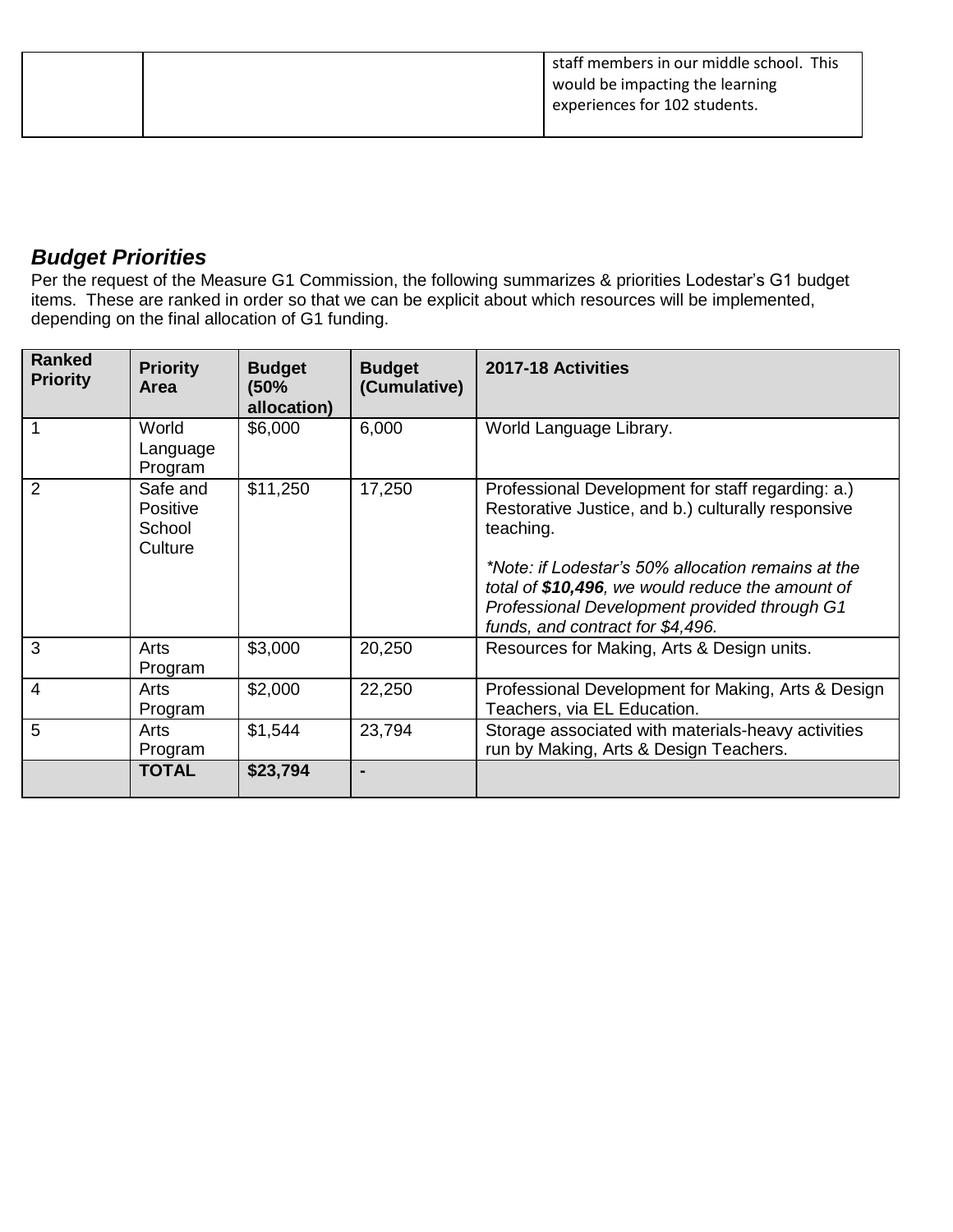#### **Meeting Date and Time:** March 23, 2017, 7:30 - 8:30 am

**Participants:** Yanira Canizales (Principal), Lia Shepherd (Middle School Dean of Students), Bri Zika (Middle School Teacher and Design Fellow), Laura Einhorn (Middle School Teacher and Design Fellow), Brandon Paige (LCPS Director of Finance and Operations)

#### **Agenda:**

- 1) Overview of [Measure G1 grant process](https://docs.google.com/presentation/d/1jY4E-waGjZW3cBLCH-wrK2D5tbRUxWSmgSsQKBdWZOk/edit) (Brandon)
- 2) Questions about process
- 3) G1 Self-Assessment:
	- a) [Art](https://drive.google.com/drive/folders/0B--u3cuJua6dc2pjUjZSSHItakk)
	- b) [World Language](https://drive.google.com/drive/folders/0B--u3cuJua6dc2pjUjZSSHItakk)
	- c) [Music](https://drive.google.com/drive/folders/0B--u3cuJua6dc2pjUjZSSHItakk)

#### **Notes:**

G1 Self-Assessment

-Team made a decision to begin self-assessment with art since our Inquiry Arc program focused on art integration in year 1.

-Using rubric, team self-assessed on each rubric row and provided rationale in programmatic narrative.

-Similar process used for self-assessment on world language and music rubrics

#### **Preference Gathering on Lodestar Budget Priorities:**

-If we did have some additional dollars become available, what would be on the priority list:

- LS: 1) Music, or 2) increased community building (i.e., retreat)
- YC: PE based on suspension data
- LE: PE or IA (given the 3/6 stradling question for Reading/Math support)
- BZ: 1) Music, or 2) increased community building (i.e., retreat)

#### **Next Steps:**

-Arlene (Operations Manager) to insert demographic and ethnic composition data

-Jeannie (Data Manager) to insert G1 data analysis

-Yanira to complete 5-6th retention data

-Smaller team (Yanira, Lia, Laura) to complete program narratives based on self-assessment on rubrics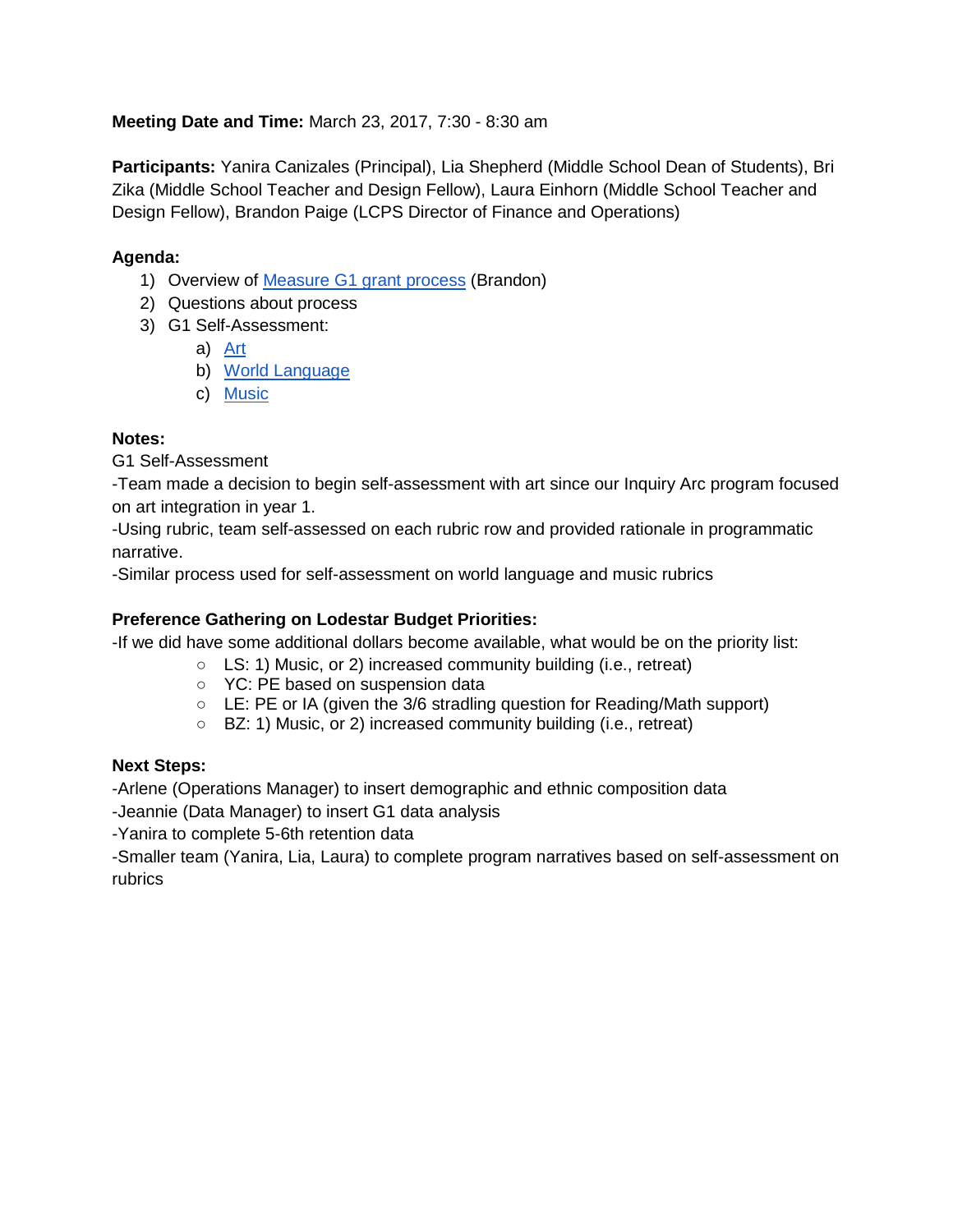#### **Meeting Date and Time:** March 27, 2017, 7:30 - 8:30 am

**Participants:** Yanira Canizales (Principal), Lia Shepherd (Middle School Dean of Students), Laura Einhorn (Middle School Teacher and Design Fellow)

#### **Agenda:**

1) Continued work on narrative sections of G1 application

#### **Notes:**

-Continued to write programmatic narratives collectively based on rubric scores. -Notes for overall programmatic narrative:

- Clarity about year 1 launch
- Explanation of Self-directed learning time
- Explanation of Crew
- Explanation of EL

#### **Next Steps:**

-Yanira to insert school vision from Theory of Change/Mission

-Lia to draft programmatic narrative for Safe and Positive School Culture

-Yanira and Brandon to meet to review application and generate final edits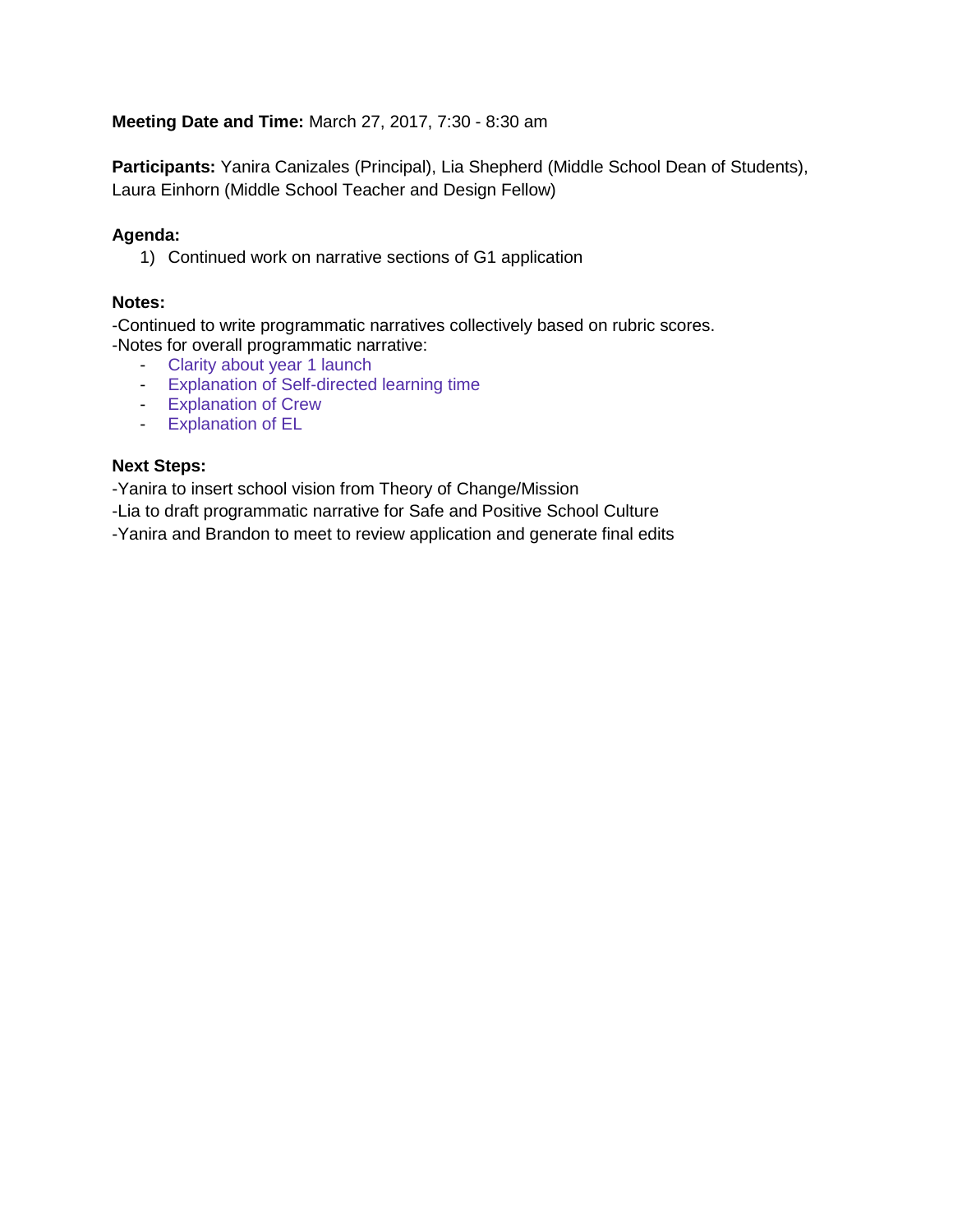

#### Fam ily/Staff Planning M eeting Participant Agenda \* \* 6/23 from 9:30-11:30

#### Objecti ves

- Feel connected with each other as a foundation for doing further complex work together
- Brain storm the design for a dialogue and action meeting with the broader community

#### Refer en ce Docs

- Constructivist Listening
- [Com m unity Norm s](https://docs.google.com/a/lighthousecharter.org/document/d/1Cx53oeQICQ6g7L1h9scxZXrYb97XR1VVSZ-Qpj0NQRA/edit?usp=sharing)
- **DECID Framework** (For Contributors)

| Time?                                 | What?                                                                                                                                                                                   | Who?                                                   |
|---------------------------------------|-----------------------------------------------------------------------------------------------------------------------------------------------------------------------------------------|--------------------------------------------------------|
| $9:30 - 9:45$<br>$(15 \text{ min})$   | Opening<br>$\Gamma$ Fram in g<br>Norms and Intention Setting                                                                                                                            | YC to facilitate                                       |
| $9:45-10:15$<br>$(30 \text{ min})$    | Community Building Activity<br><b>O</b> Diversity Rounds                                                                                                                                | LS to facilitate                                       |
| $10:15 - 10:30$<br>$(15 \text{ min})$ | Dyad (Staff/Family)<br>Questions: W hat's at the top of your heart/mind about the<br>recent issues? How can these thoughts/feelings help shape<br>an initial conversation on July 11th? | YC to facilitate                                       |
| $10:30 - 10:40$<br>$(10 \text{ min})$ | Brainstorming Framing<br>Adults can choose their group and balance for:<br>O Family and staff lens<br>O Grade representation<br>O Racial configuration                                  | LS to facilitate                                       |
| $10:40 - 11:10$<br>$(30 \text{ Min})$ | Small group brainstorming<br>Independent brainstorm (Thought Catcher)<br>Small Group Sharing and Categorizing<br>Synthesize Ideas                                                       | YC, LS and AD as<br>facilitators                       |
| $11:10 - 11:20$<br>$(10 \text{ min})$ | Whole group share out from brainstorming<br>Each group shares (2 m in)<br>Discuss<br>Prioritization of ideas (select top 2 ideas)                                                       | AD to facilitate                                       |
| $11:20 - 11:30$<br>$(10 \text{ min})$ | <b>Closing Reflection</b><br><b>Logistics/Revisit Intention/Appreciations</b>                                                                                                           | YC-Logistics/Revisit<br>Intentions<br>LS-Appreciations |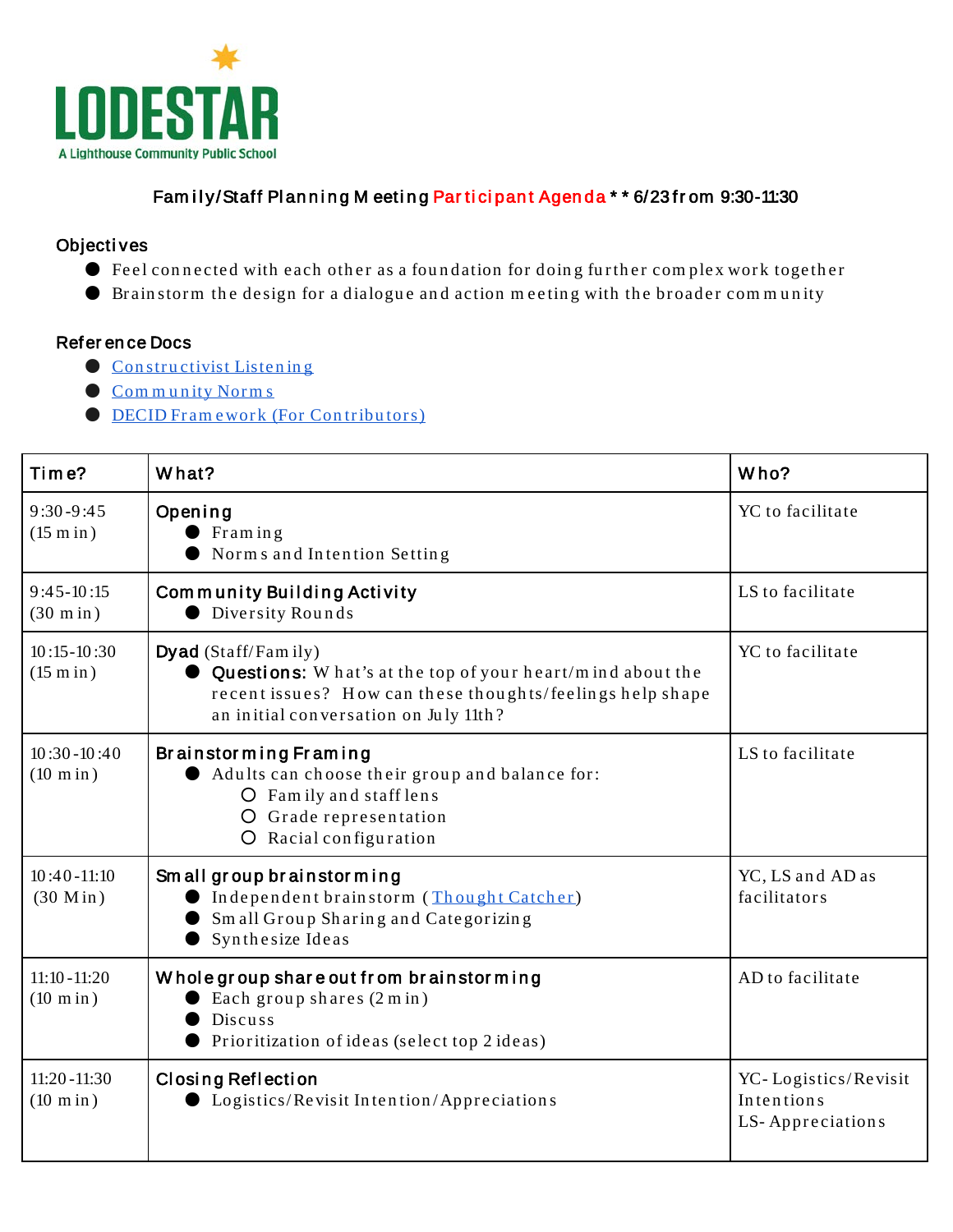

| Families M embers Attending                                                                                                                                          | Staff Members Attending                                                                                         |  |
|----------------------------------------------------------------------------------------------------------------------------------------------------------------------|-----------------------------------------------------------------------------------------------------------------|--|
| Vanina<br>$\bullet$ Aya<br>$\bullet$ Claudia<br>$\bullet$ Kyle<br>Em ily<br>Dana<br>$\bullet$ Cecilia<br>Kim Davis<br>Kim Woods<br>Keith<br>Elvia<br>Shiyon<br>Robyn | Yanira<br>$\bullet$ Lia<br>Oscar<br>Bri<br>Robbie<br>Jenna<br>Am al<br>$\blacksquare$ Tom ika<br>Hannah<br>Dave |  |
| $\bullet$ Charm in (virtual feedback to agenda)<br>$\bullet$ Marquel (virtual feedback to agenda)                                                                    |                                                                                                                 |  |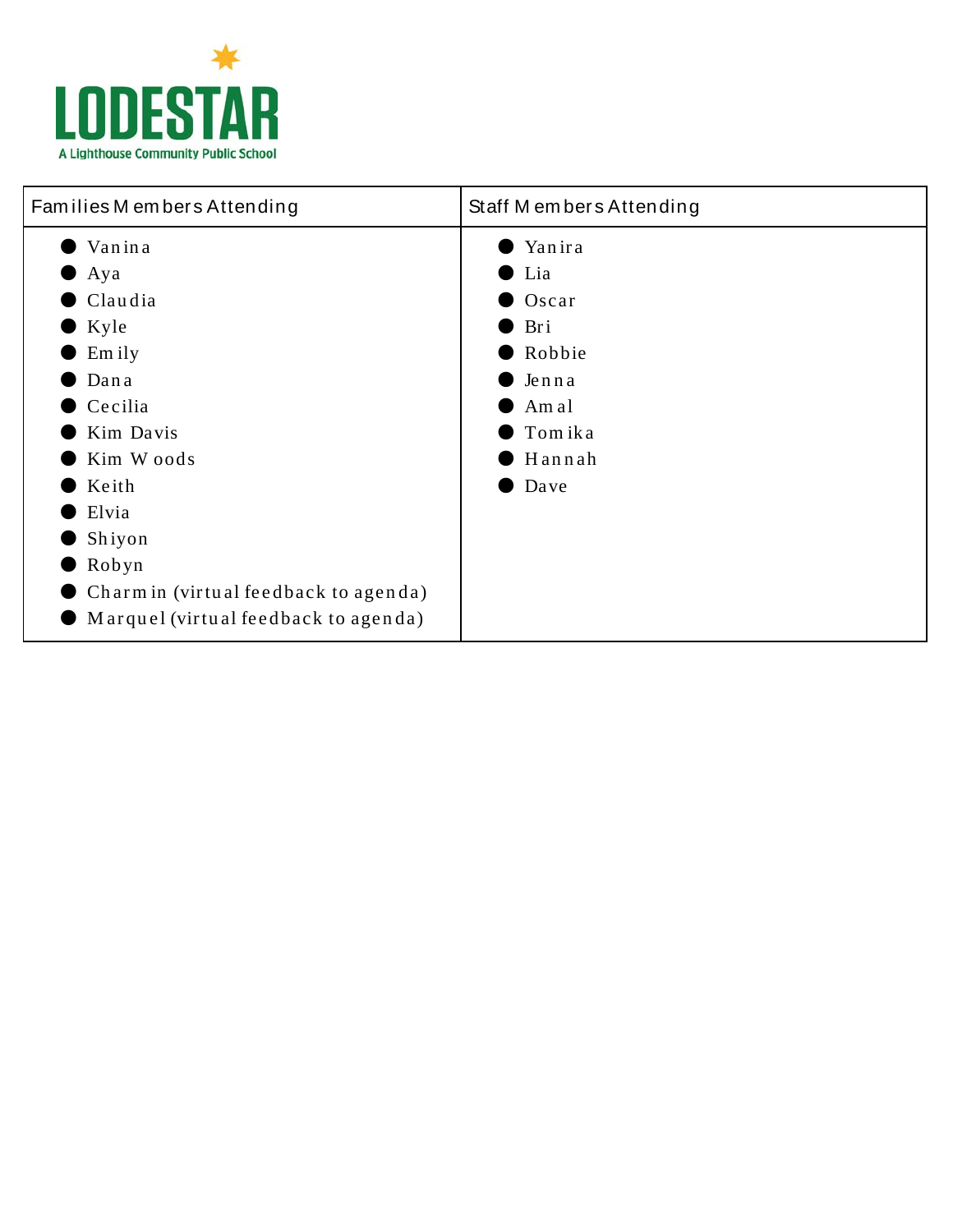Lifting our Core Values: Dialogue & Action Meeting July 11th, 2017

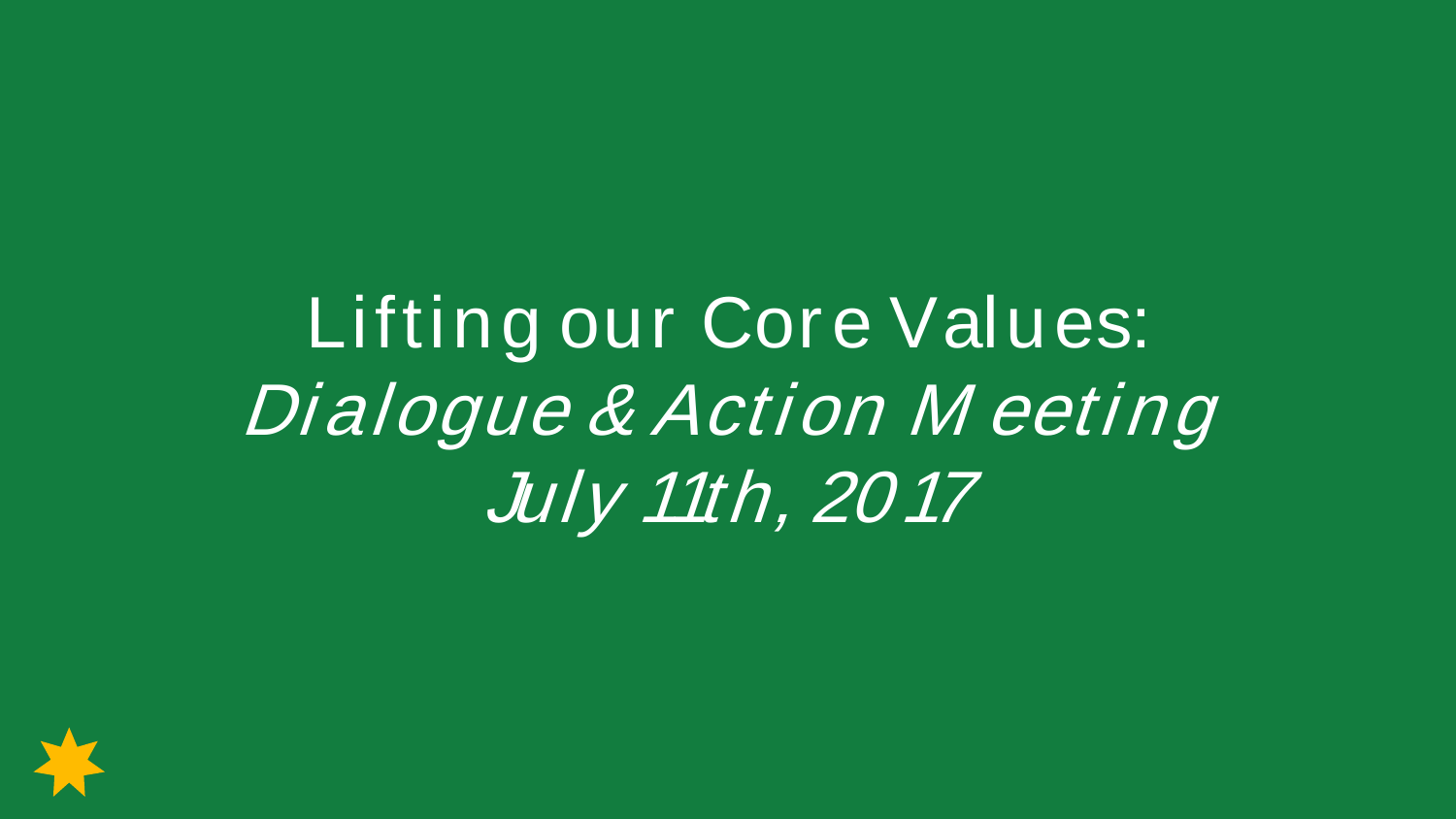# W elcome (Yanira)

Framing  $\bullet$ 

### Objectives

- Feel connected with each other as a foundation for doing complex work together
- Elevate community voices as a first step to lifting our shared Lodestar core values

### Agenda

- $\circ$  Introductions
- $\circ$  Language Affinity Connection
- $\circ$  Dyad/Quad Discussion
- Whole Group Community Discussion  $\bigcirc$
- O Next Steps
- $\circ$  Appreciations

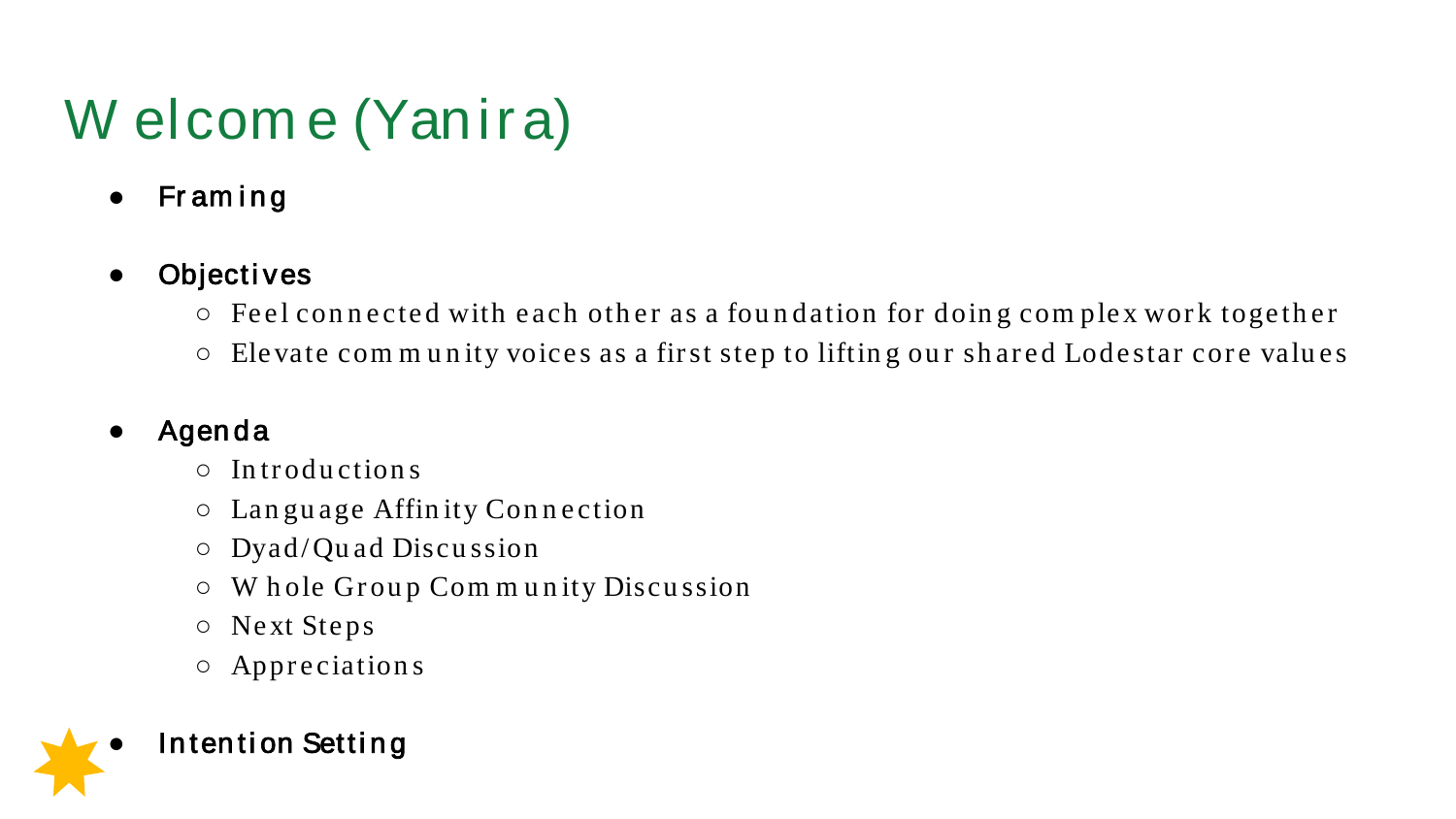### Lodestar Core Values (Yanira)



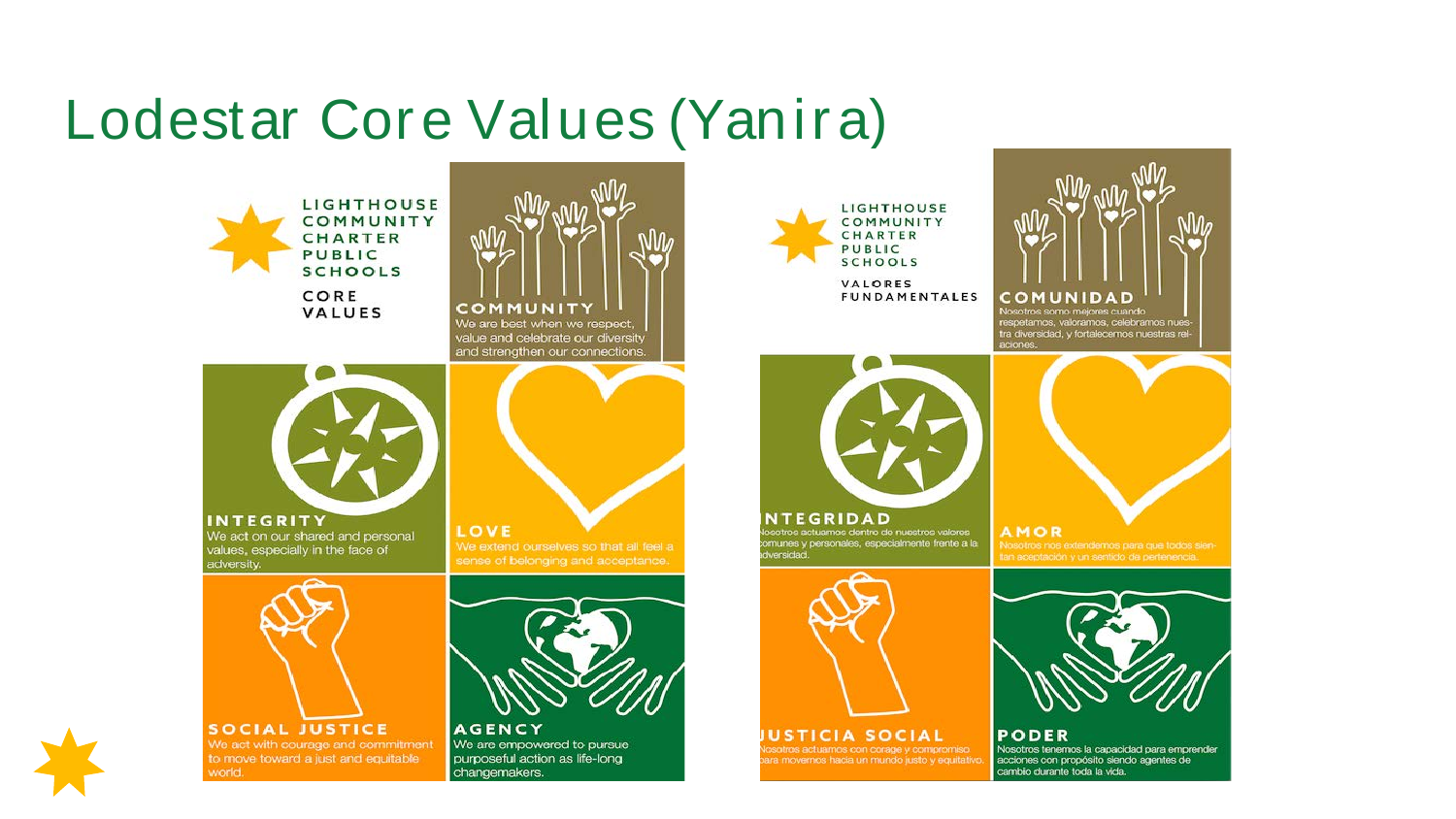## Introductions (Aya)

- $\bullet$  Name
- 1 word of how you are feeling today
- . No-no's: good, great, cool, fine, ok, alright

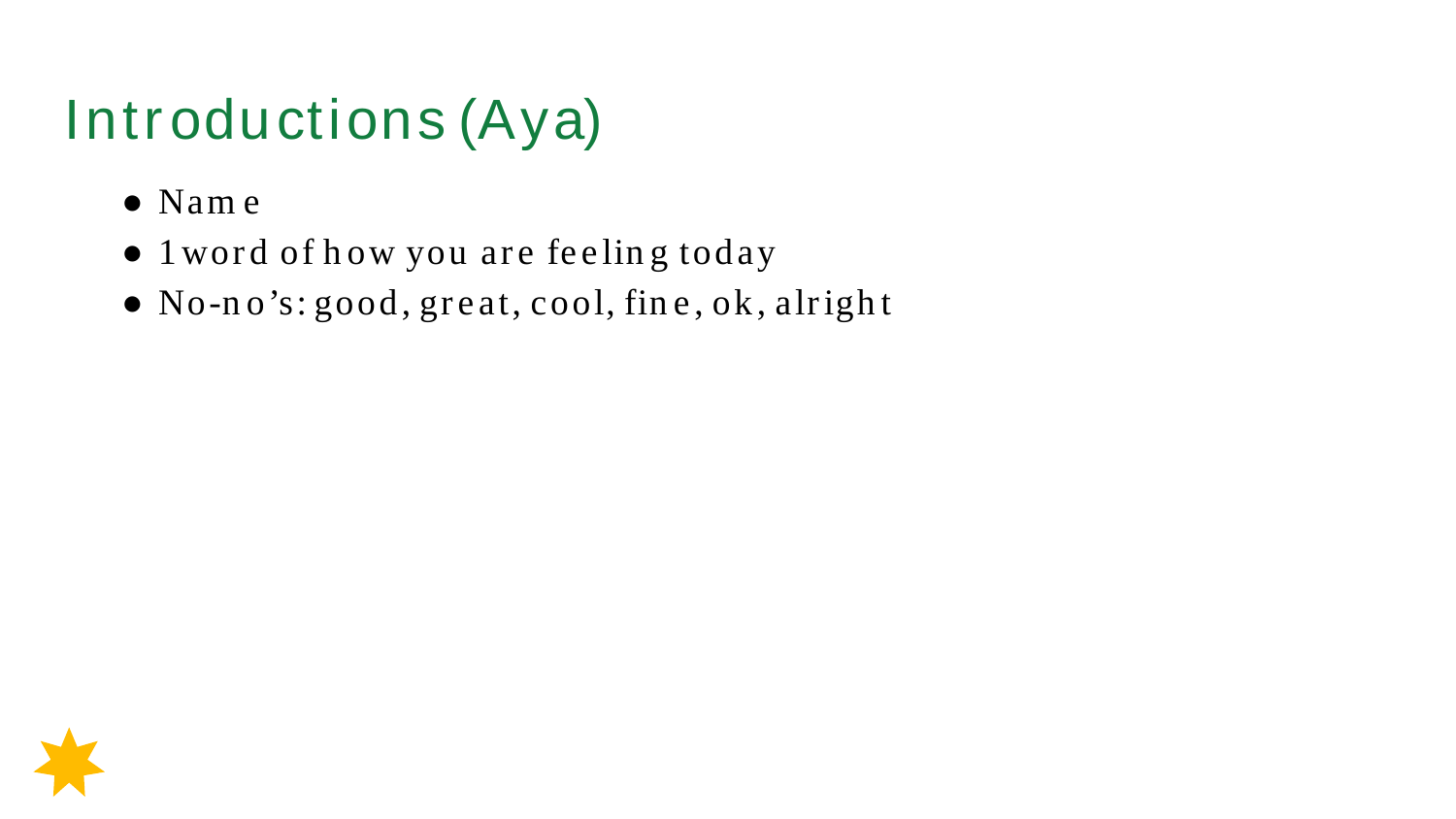# Language Affinity Discussion (Lia)

- Fr am i n g
	- $\circ$  W h y affinity groupings?

### ● Configur ation

- up to 4 in a group
- dots on n am e tags will sh ow lan gu age preferen ces
	- Blue = Bilin gu al, Yellow = Span ish, Green = English

### ● Di scussi on

- In troduce children an d som ethin g special about them
- W h ere did you go to sch ool an d wh at were you r experien ces as a student in your context?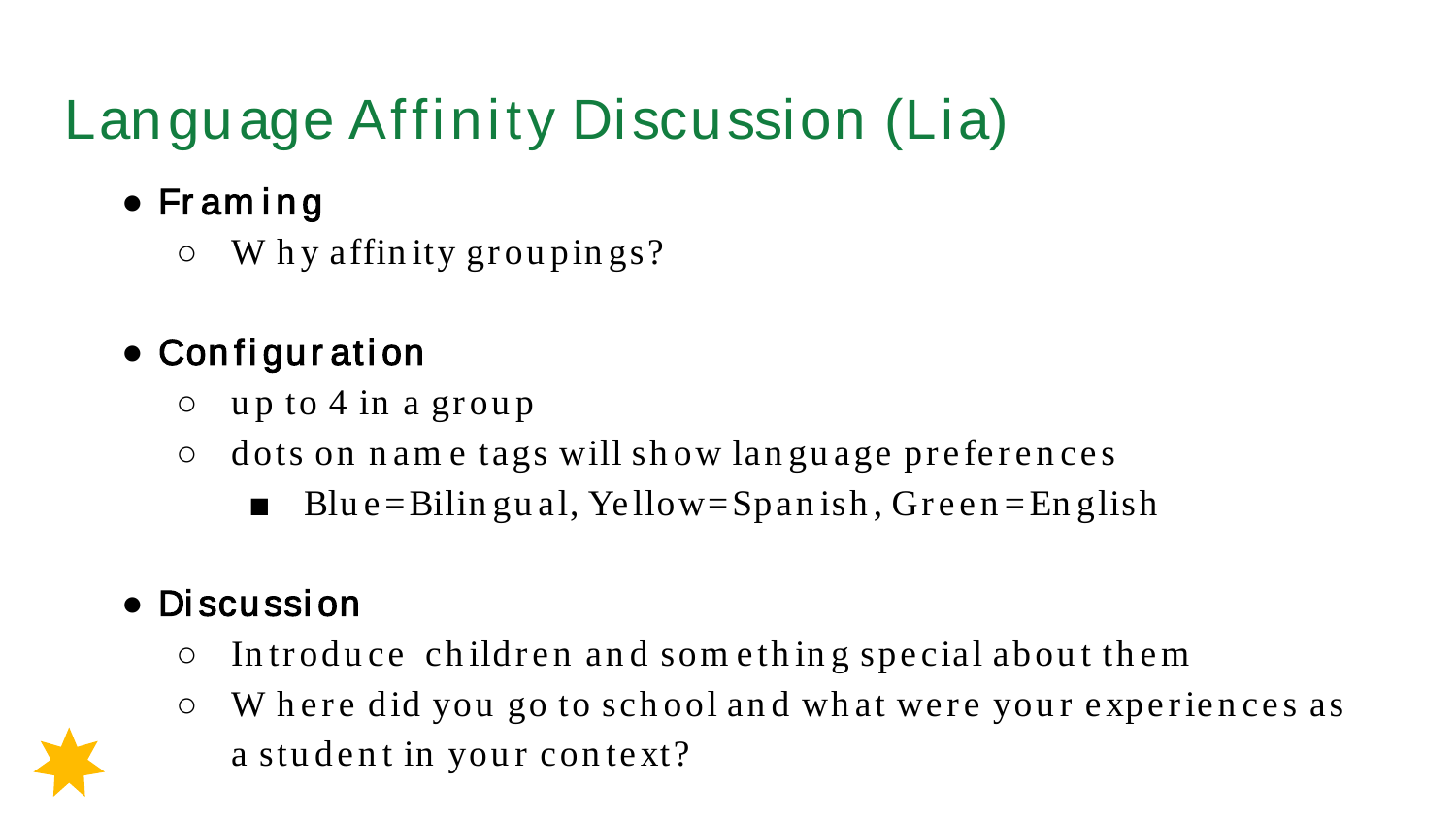### W hat brought us here today? (Yanira & Cecilia)

- School Sharing  $\bigcirc$
- Family Context Sharing  $\bigcirc$

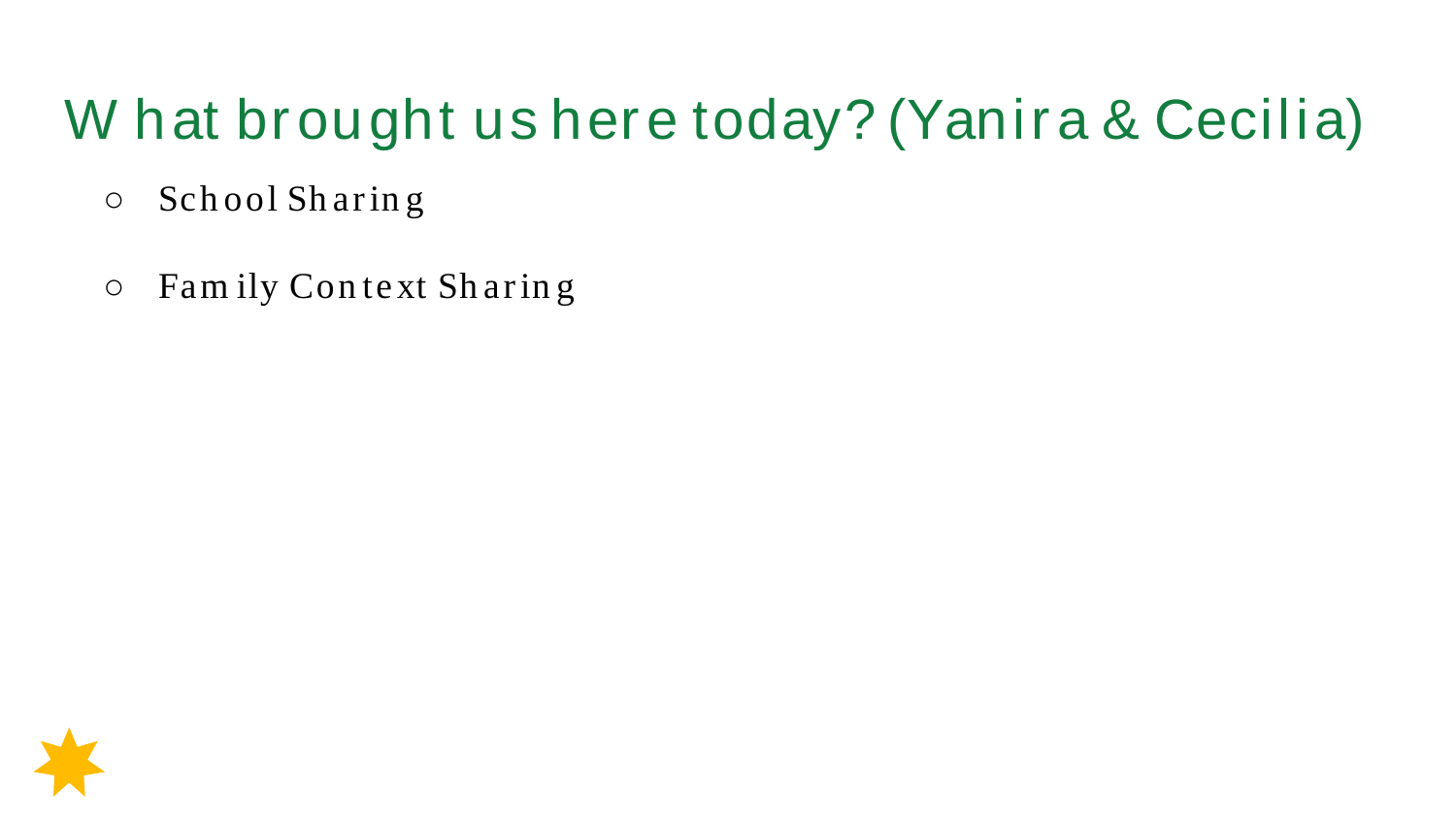# Dyad/Quad Discussion (Lia)

- $\bullet$  Dyad (5 min)
	- $\circ$  W hat's at the top of your m ind and and heart about this issue?
		- Share with some one in your affinity group
- Dyad to form Quad (10 min)
	- Choose som eone who will report out synthesis to larger group
	- Share respon ses to question
	- $\circ$  Syn the size: W hat came up that was the same or different in your dyad?

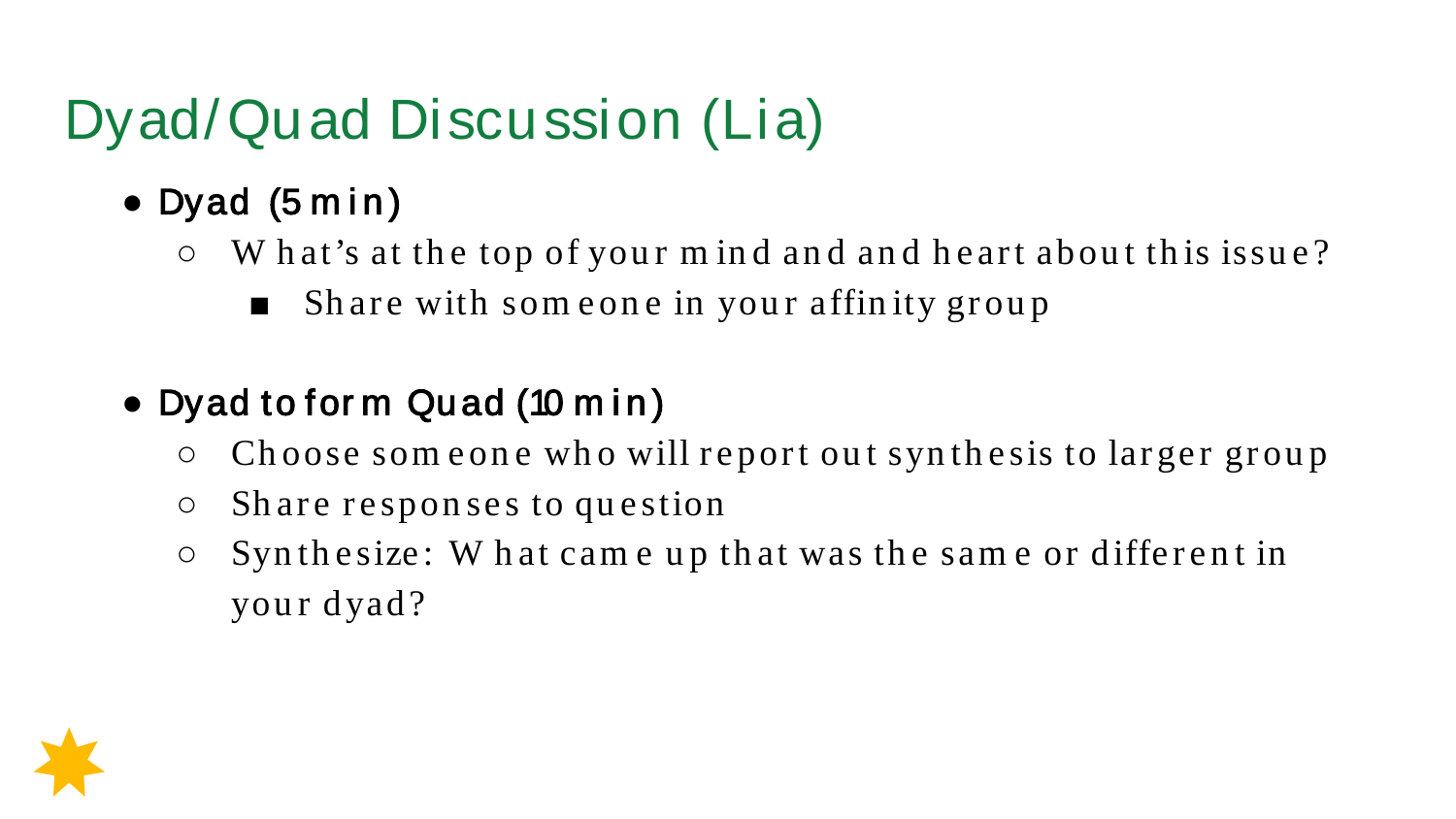## W hole Group Discussions (Lia)

- Whole Group Share (20 min)
	- W h at th em e cam e u p if an y? If n on e, were was th ere difference?
		- $\blacksquare$  Capture notes on projector on screen (OB)
- Whole Group Open Sharing (10 min)
	- W hat else needs to be shared that has not yet been addressed? The bur ning desir e.

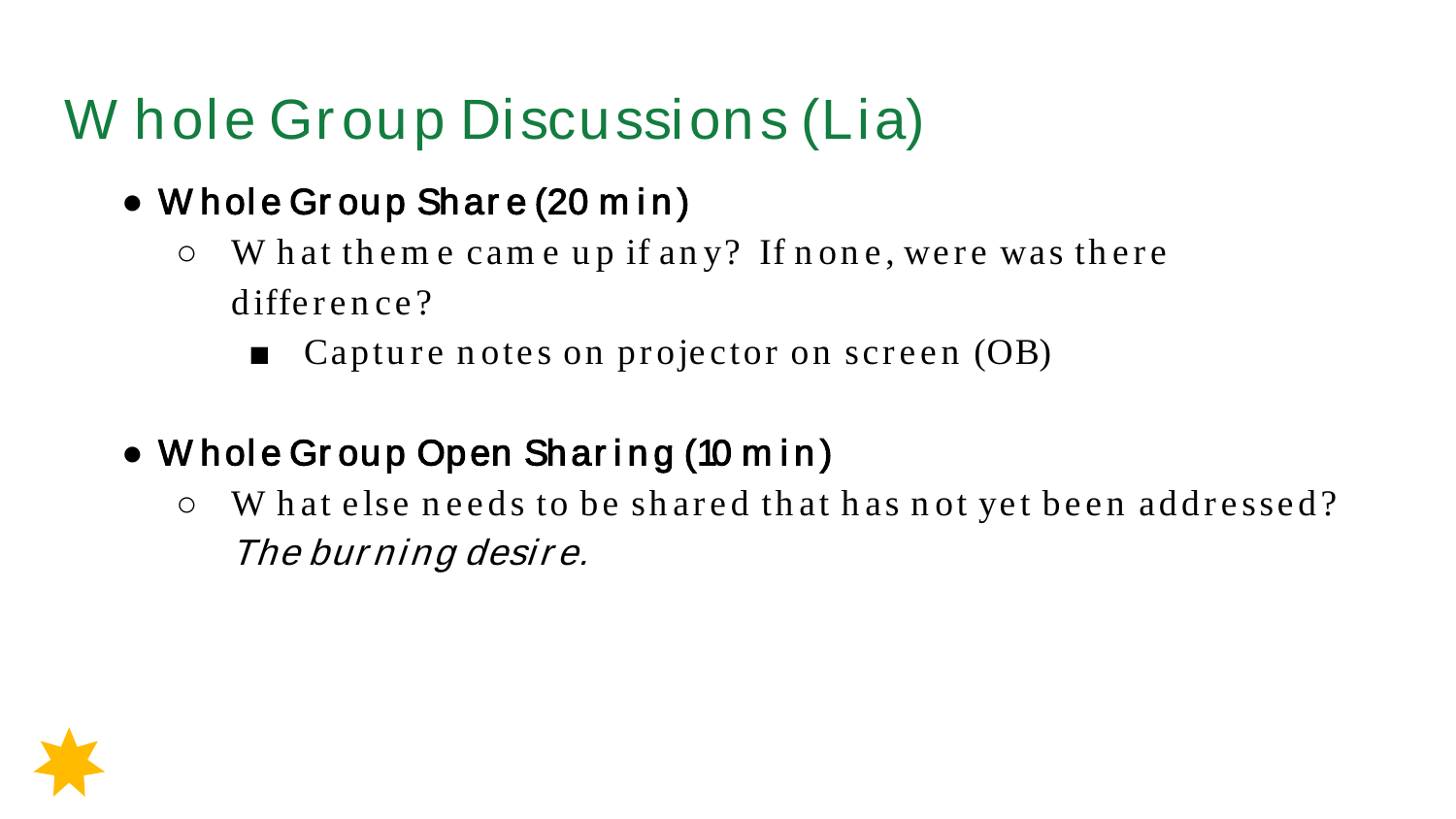## W hole Group Share

- Recogn ition of privilege, work as ally, sh ock from a fou n din g paren t, learn in g from within with students  $&$  staff, need for POC to come together since the current adm in istration is not sharing the pie, POC fighting for crumbs, kids m aking m istakes/post-election anxiety, imagined e.g. Arab-Americans pushing away African-Am ericans to make space for them selves
- Layers in ou r grou p (adm in , paren ts, teach er), in itial con versation of expectation s, par ent having the sense of "being the only one", reaction to letter, "W hat didn't I do enough of?", "W hat can I do to help?", optim istic about community's ability to com e together
- $\circ$  Theme around the loss of innocence regarding the kids, filling in the gaps for the families who are not here, whole community is affected, older children affected from other school settings, recognition this is an Oakland issue (black/brown tensions), conversations at home about diversity within fam ily, sharing our stories with everyone in the community

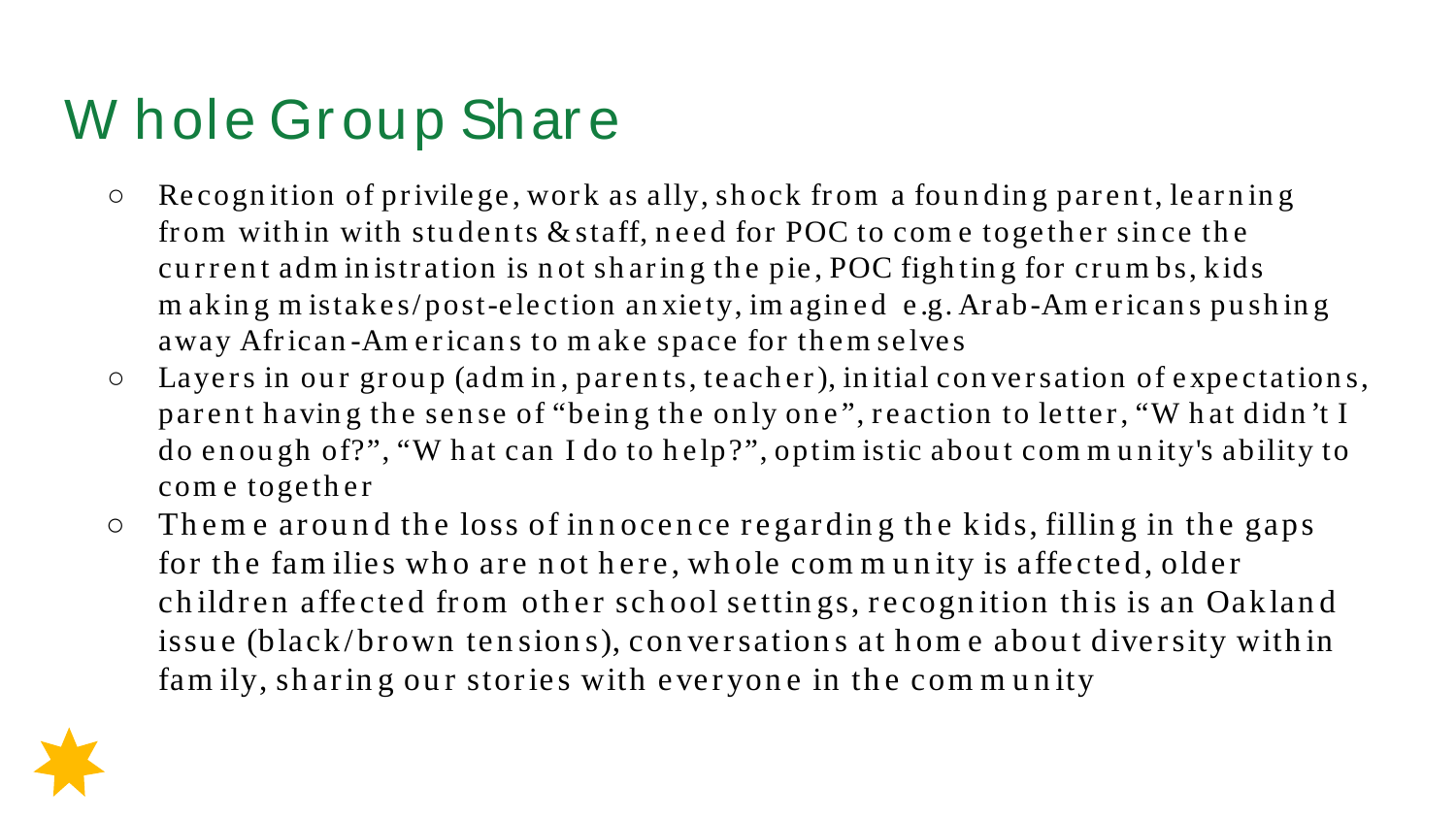## W hole Group Share

- Differen t ideas, n ews was sh ockin g, h earin g abou t th e black/brown experien ce was h ard, m ore people sh ou ld be in volved, strive to add m ore people, sh arin g m ore h istory of black/brown stru ggle, celebratin g differen ces
- Ch ild affected by th e con versation , first tim e h earin g abou t con versation s with parents/adm in, difficult to hear that these conversations have already gon e on , sen se of exclu sion , em ergin g m u lti-eth n ic con versation s at h om e, positive about the black/brown conversation but also thinking about the other ethnic tensions (Asian Am, etc.), Asian-Am exclusion comments have also been heard by students, the difficulty of having these conversations, con versation sh ou ld begin at h om e, Cou ld stu den ts be assign ed to stu dy about a culture different than their own?, Can we address the fear/ignorance of differen t cu ltu res?

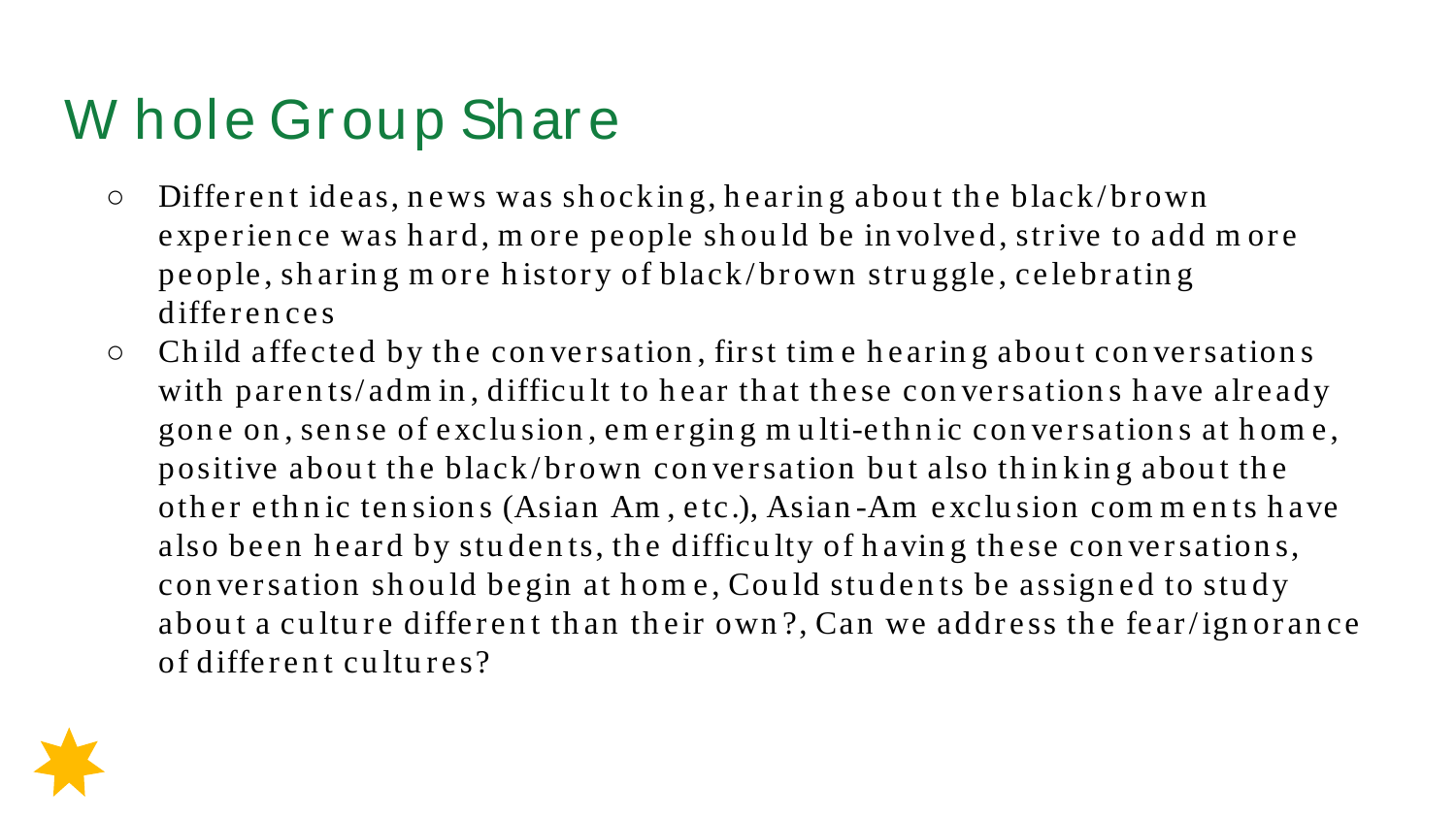## W hole Group Share

- Im por tan ce of keepin g fam ilies in for m ed, r ecogn izin g gen der is also a com pon ent, these division do not start and end with race, racial m islabeling, lack of knowledge of different family's internal history, this is a larger issue centered around the African-American community but other groups may be feeling it but students may have not verbalized, plans for 4 week in vestigation about allies that will begin at the start of the year so that students are more informed of their own and other histories,
- $\circ$  How are we going to inform other families? families have verbalized fear around these conversations, newsletter?, W hat if this language continues with fam ilies who are not participating in these conversations? more com munity based events at Lodestar (e.g. Talent Show) so families can see each other in different light,

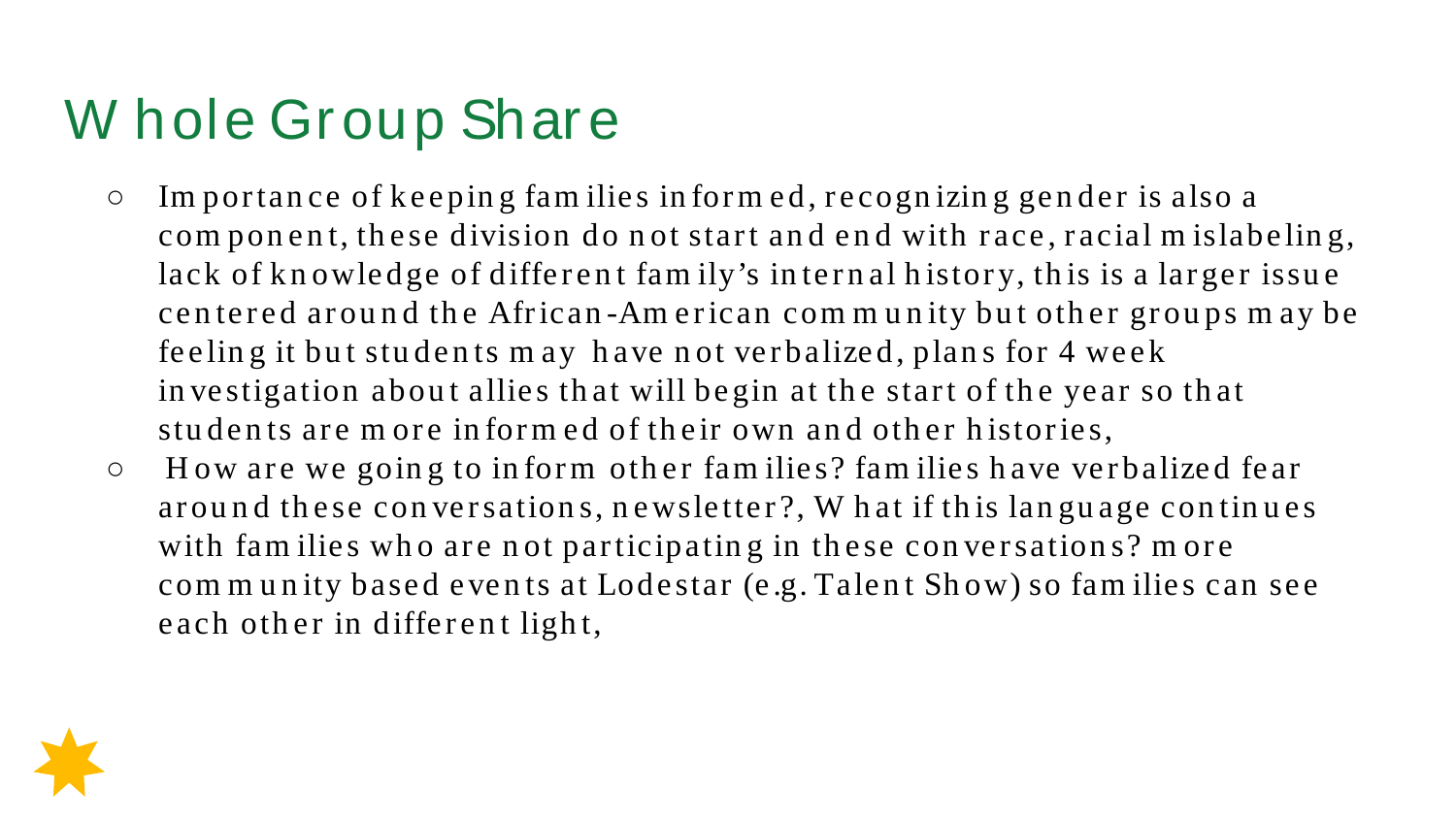## Burning Desires

- Train in g for stu den ts an d staff abou t m icro an d m acro racial aggression s
- Givin g stu den ts lan gu age to process th e n ews/m edia th ey are exposed to an d th e "baggage" every POC ch ild/fam ily h as
- Addressin g stu den t an xiety abou t th e cu rren t divisive political clim ate
- Edu catin g stu den ts so th at th ey can ch allen ge stereotypes th ey see in th e outside com m unity and in their own hom es
- $\circ$  Focus on current news items that affect POC (police brutality, etc.)
- $\circ$  Recognition that there is a black/brown division as well as a black-brown unity. African an d Latin x diaspora awaren ess.

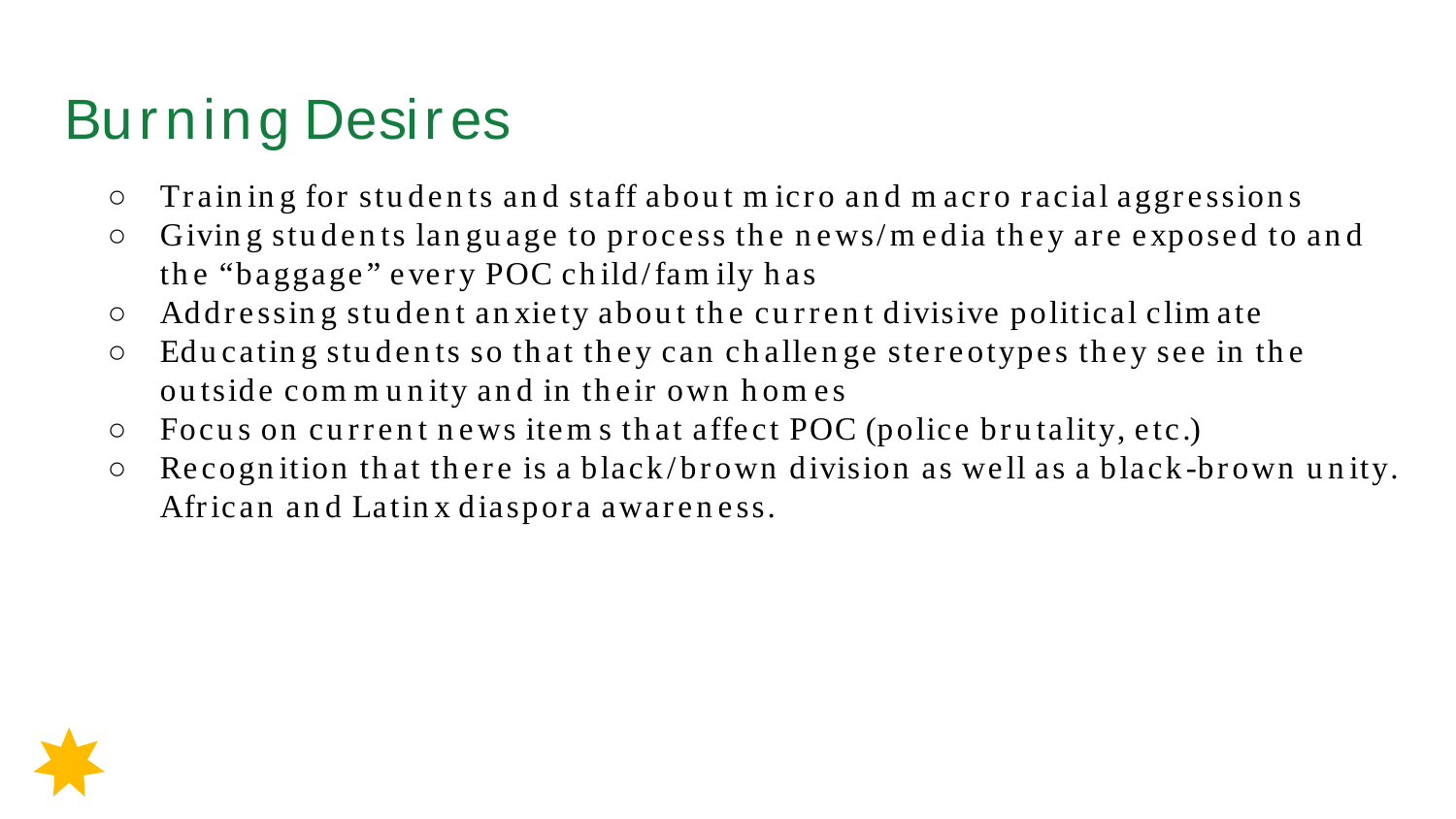## W hat we've heard (Yanira)

- We have been deeply wounded/ affected by racism in our own lives, both in our schools and outside of them  $\&$  regardless of our background, all of us breathe the toxic air of syste m ic r acism .
- We need a stronger stance, as a Family of Schools, on inclusion.
- We must do better given the experiences of our families/students over the years.
- We have families who have faith in our team  $\&$  want to partner to do this work.
- We must get to know one another better across differences, & give our com munity the language for how to talk to each other about race & cultural differences.
- W e, th e sch ool th e secon d fam ily m ust develop cultural com peten ce in our staff so that children's identities are nurtured and racist acts and language are pr e ve n te d.
- $\bullet$  W e must be proactive, rather than only reactive, in fostering an antiracist culture.
- We need to be transparent with issues that are happening in our school- if one student is impacted, our community is impacted.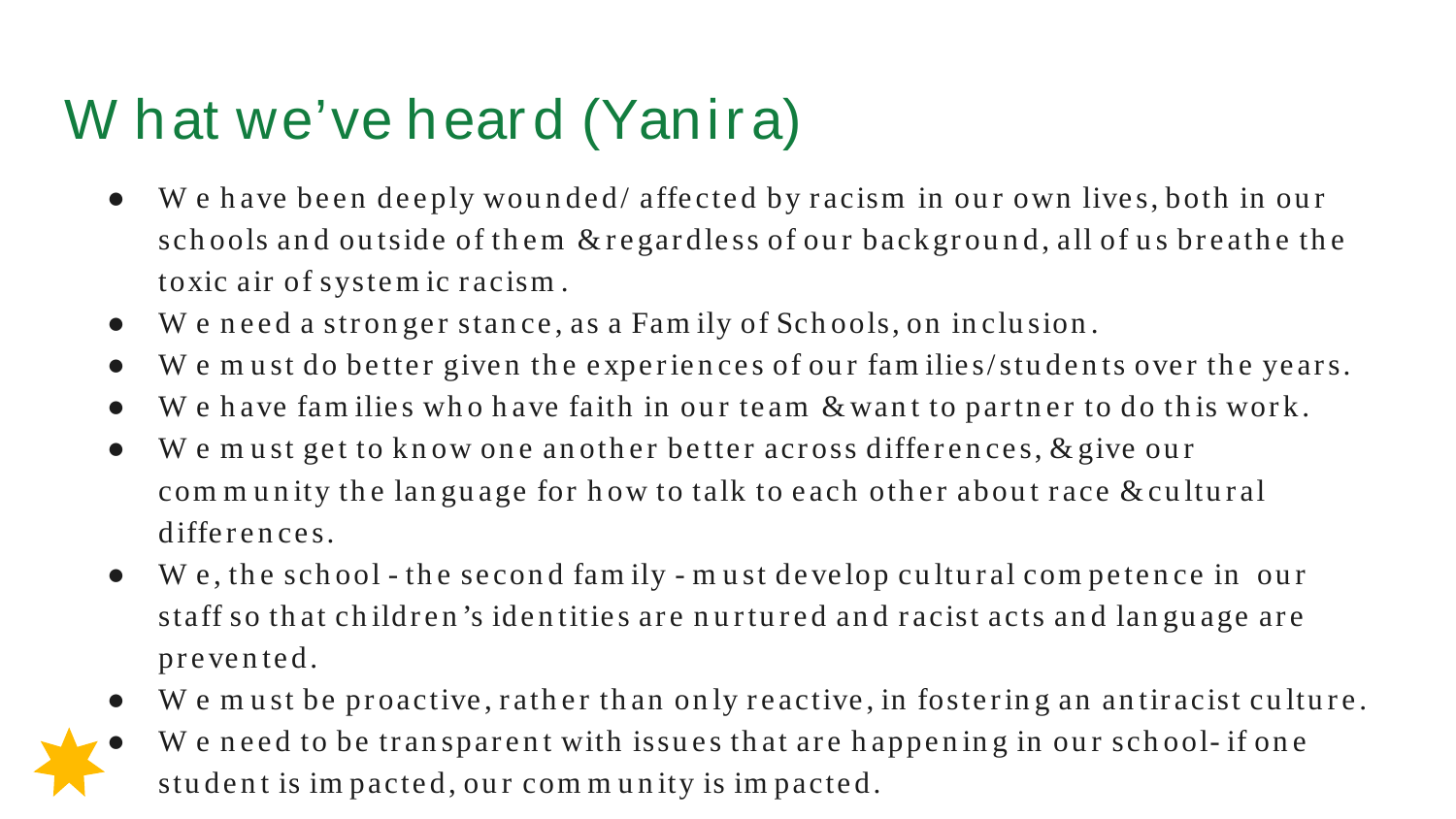# Next Steps (Yanira)

- Theory of Change: Our Aspiration
- Family Engagem ent Next Steps Preview
	- Family Liaison Role
	- Contributors: 3 family members
		- Com m itm ent of 12 hours
		- Let Yanira know by July 19th
	- Crew Fam ilies Re -Lau n ch
- Other Next Steps
	- Crew and Expedition Curriculum Revisit
	- External Partnership: National Equity Project
	- System supervision schedule revisit
- Next Convening Save the Date: W ednesday, 8/23